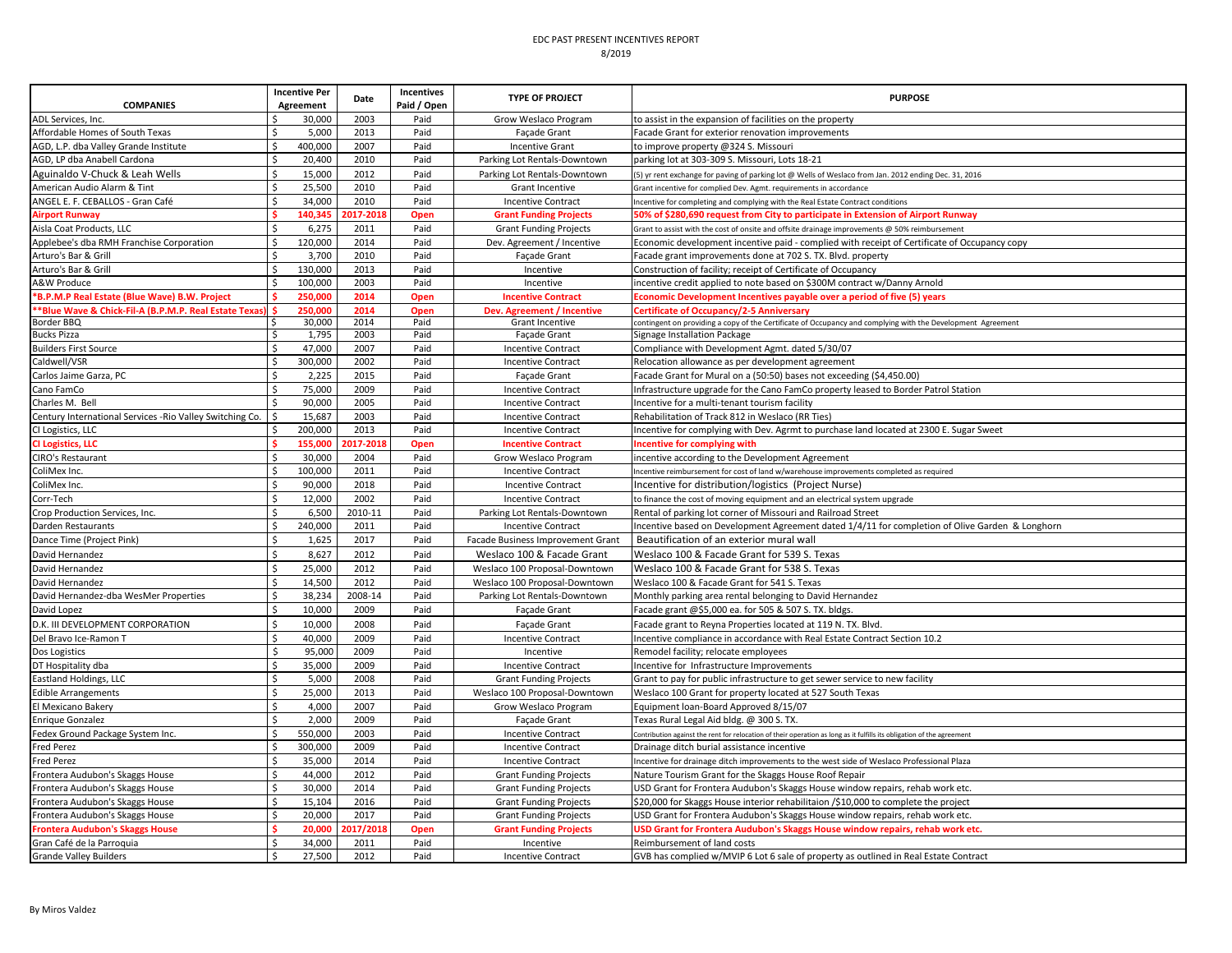| <b>COMPANIES</b>                                      | <b>Incentive Per</b><br>Agreement | Date      | Incentives<br>Paid / Open | <b>TYPE OF PROJECT</b>            | <b>PURPOSE</b>                                                                                                         |
|-------------------------------------------------------|-----------------------------------|-----------|---------------------------|-----------------------------------|------------------------------------------------------------------------------------------------------------------------|
| <b>Happiness Cupcakes</b>                             | 5,925                             | 2011      | Paid                      | Weslaco 100 Proposal-Downtown     | Facade grant for property at 614 S. Texas                                                                              |
| <b>Hector Tamez</b>                                   | Ś.<br>2,500                       | 2002      | Paid                      | Facade Grant                      | To complete cover on the outside facade w/neon lights at Los Generales Salon de Fiestas                                |
| Hermes Trading Co. Inc.                               | \$<br>200,000                     | 2013      | Paid                      | <b>Incentive Contract</b>         | Incentive for compliance with the terms specified in Paragraph 2(a) of the Dev. Agreement                              |
| Hidalgo County Juvenile                               | Ś<br>245,000                      | 2007      | Paid                      | <b>Grant Funding Projects</b>     | Ballard St. project with Hidalgo County Juvenile Interlocal Agreement                                                  |
| <b>I Tower Theater (Project Risa)</b>                 | 10,000                            | 2018      | Open                      | Incentive                         | Pest and land leveling etc                                                                                             |
| Irene Gonzalez dba Irene's Tea Room                   | Ś<br>5,000                        | 2005      | Paid                      | Grow Weslaco Program              | Interest free loan                                                                                                     |
| Irene Gonzalez dba Irene's Tea Room                   | \$<br>5,000                       | 2006      | Paid                      | Grow Weslaco Program              | Additional loan to include prior loan balance                                                                          |
| Jason Montes-El Cid (Project Son (A)                  | Ś<br>1,950                        | 2017      | Paid                      | Facade Business Improvement Grant | 537 S. Texas Blvd. bldg. improvements                                                                                  |
| Jason Montes-El Cid (Project Son (B)                  | Š.<br>500                         | 2017      | Paid                      | Weslaco 100 Proposal-Downtown     | 537 S. Texas Blvd. bldg. improvements                                                                                  |
| JAVI, Ltd (Javier O. De La Garza, D.D.S.              | Ś<br>35,000                       | 2010      | Paid                      | <b>Incentive Contract</b>         | Infrastructure improvement incentive Location: 461 S. Westgate Dr.                                                     |
| Juan & Jose Torres (Jeans Restaurant Supply)          | Ś<br>10,000                       | 2010      | Paid                      | <b>Grant Funding Projects</b>     | To purchase new restaurant equipment for Jose's Cafecito                                                               |
| Jeff Everitt & Associates                             | \$<br>15,000                      | 2012      | Paid                      | Facade Grant                      | Facade grant for new construction at 901 S. Texas Blvd.                                                                |
| Jitters                                               | Ś.<br>4,007                       | 2011      | Paid                      | Weslaco 100 Proposal-Downtown     | Facade Grant for renovations at 409 S. Missouri                                                                        |
| Joe Daniel Olivarez                                   | 37,500                            | 2010      | Paid                      | Incentive                         | 50% Loan match for purchase of property at Tenn-Tex Subdivision, Lots 1-2 etc.                                         |
| Juan R. Molina                                        | Ś<br>20,000                       | 2010      | Paid                      | Facade Grant                      | Facade grant for improvements & renovation of bldg. located at 710 South Texas                                         |
| K.G. Project - Khan's Grill (Mayan Capital Marketing) | Ś<br>150,000                      | 2015      | Paid                      | Dev. Agreement / Incentive        | Certificate of Occupancy/2-4 Anniversary                                                                               |
| <b>KAM, Inc. (Project Knob</b>                        | 68,778                            | 2018      | Open                      | <b>Incentive Agreement</b>        | Improvements & issuance of Certificate of Occupancy/1 yr. of commencement of operation of facility                     |
| LRGVDC / South TX Transportation - JAG                | 39,000<br>Ś                       | 2015      | Paid                      | <b>Grant Funding Projects</b>     | LRGVDC Grant to provide free student transportation Sept. 1,2014 - August 31, 2015                                     |
| LRGVDC / South TX Transportation - JAG                | Ś<br>39,000                       | 2016      | Paid                      | <b>Grant Funding Projects</b>     | LRGVDC Grant to provide free student transportation Sept. 1,2015 - August 31, 2016                                     |
| LRGVDC / South TX Transportation - JAG                | Ś.<br>39,000                      | 2017      | Paid                      | <b>Grant Funding Projects</b>     | LRGVDC Grant to provide free student transportation Sept. 1,2016 - August 31, 2017                                     |
| LRGVDC / South TX Transportation - JAG                | Ś.<br>39,000                      | 2017/2018 | Paid                      | <b>Grant Funding Projects</b>     | LRGVDC Grant to provide free student transportation Sept. 1,2017 - August 31, 2018                                     |
| L&W Supply/Becknell (1/15/12) (USG Corporation)       | 250,000<br>Ś                      | 2015      | Paid                      | Real property sale / Incentive    | Capital investment and job creation                                                                                    |
| La Abuela                                             | Ś<br>31,063                       | 2003      | Paid                      | <b>Incentive Contract</b>         | Development Agreement for full time employee incentive                                                                 |
| La Real Michoacana                                    | \$<br>10,162                      | 2016      | Paid                      | Façade Grant                      | business located at 619 N. Texas Ave.                                                                                  |
| Legacy Builders                                       | Ś.<br>24,000                      | 2007      | Paid                      | Incentive                         | 413 W. Pike (Esplanada)                                                                                                |
| Leonard Montes (El Cid Hair Design)                   | Ś.<br>5,000                       | 2012      | Paid                      | Façade Grant                      | Facade grant for bldg. located at 535 S. Texas Blvd.                                                                   |
| LF Trinity Development Group LLC                      | Ś<br>22,500                       | 2012      | Paid                      | <b>Incentive Contract</b>         | Reimbursed 50% of the cost of the land \$45,000 - MVIP 4, Lot 10                                                       |
| LF Trinity Development Group LLC (Project Fire)       | 170,224                           | 2018      | Open                      | Real property sale / Incentive    | Sold Lot 4B Weslaco WDC Ind. Park Subdivison Phase 2 (1900/1902 Joe Stephens) Maturity date: March 1, 2021 (2019-2021) |
| Liquid Environmental                                  | 25,000                            | 2006      | Paid                      | <b>Incentive Contract</b>         | Engineering services for water & sewer improvements                                                                    |
| DARDEN RESTAURANTS, INC. dba Longhorn Steakhouse      | Ś<br>120,000                      | 2013      | Paid                      | <b>Incentive Contract</b>         | eco. dev. incentive outlined in the Development Agreement for Longhorn Steakhouse                                      |
| Los Caminos del Rio                                   | Ś<br>3,000                        | 2008      | Paid                      | <b>Grant Funding Projects</b>     | Grant for the Firemen's Challenge multi-sport race                                                                     |
| Luis Eduardo Gonzalez (G2 Construction)               | Ś.<br>2,475                       | 2010      | Paid                      | Façade Business Improvement Grant | Ezequiel Reyna facade grant for renovation of bldgs. 309-318 S. TX Blvd. bldgs.                                        |
| <b>LUIS LIDSKY</b>                                    | \$<br>725                         | 2009      | Paid                      | Heart of Weslaco                  | Facade grant @ 420 S. Texas aka Int'l Fabric                                                                           |
| Luis Lidsky                                           | Ś<br>17,000                       | 2011      | Paid                      | Weslaco 100 Proposal-Downtown     | Facade grant for property located at 420 S. TX. Aka Int'l Fabric                                                       |
| MANUEL SILVA dba Sevilla                              | \$<br>4,000                       | 2010      | Paid                      | Façade Business Improvement Grant | bldg. improvements to bus. Payable to various contractors & not to him or business (Expense)                           |
| MARGARITA REYNA                                       | Ś.<br>30,000                      | 2014      | Paid                      | <b>Grant Funding Projects</b>     | contingent on providing a copy of the Certificate of Occupancy & complying with the Dev. Agreement                     |
| Margo Sunderland                                      | Ś<br>10,829                       | 2017      | Paid                      | Weslaco 100 Proposal-Downtown     | Project Zach - remodel for a coffee shop that used to be Jitters                                                       |
| Margo Sunderland                                      | \$<br>6,952                       | 2017      | Open                      | Store Front Façade Improvements   | Project Frozen - remodeling of 315 W. Business 83                                                                      |
| Maria Cuellar                                         | \$<br>1,341                       | 2013      | Paid                      | Façade Grant                      | facade grant for 119 W. Fourth St                                                                                      |
| Marines Bakery                                        | Ś.<br>5,000                       | 2007      | Paid                      |                                   |                                                                                                                        |
|                                                       | \$                                |           |                           | Facade Business Improvement Grant | Grant for Facade improvements completed                                                                                |
| <b>Marines Bakery</b>                                 | 24,500<br>Ś.                      | 2012      | Paid                      | Weslaco 100 Proposal-Downtown     | Grant for Facade improvements completed to bakery shop                                                                 |
| Marines Bakery                                        | 15,000                            | 2012      | Paid                      | Weslaco 100 Proposal-Downtown     | Completion of façade work; documentation of expenditures for property at 201 S. Texas                                  |
| <b>Marines Bakery</b>                                 | \$<br>25,000                      | 2012      | Paid                      | Weslaco 100 Proposal-Downtown     | Completion of façade work; documentation of expenditures for property at 203 S. Texas                                  |
| <b>Marines Bakery</b>                                 | Ś<br>25,000                       | 2012      | Paid                      | Weslaco 100 Proposal-Downtown     | Completion of façade work; documentation of expenditures for property at 205 S. Texas                                  |
| Marines Bakery                                        | Ś<br>25,000                       | 2013      | Paid                      | Façade Grant                      | Completion of façade work; documentation of expenditures for property at 705 S. Texas                                  |
| Martinez Furniture & Appliance                        | 100,000<br>Ś.                     | 2016      | Cancel                    | <b>Incentive Grant</b>            | Furniture retail store located at 1303 Annie St                                                                        |
| Maverick Ind                                          | Ś<br>125,000                      | 2009      | Paid                      | Economic Dev. Credit / Loan       | Relocation, expend \$800,000 in new equipment, new 7 yr lease etc.                                                     |
| <b>McAllen Flight Academy, LLC</b>                    | 129,000                           | 2017      | Open                      | <b>Incentive Agreement</b>        | To assist MFA to undertake the project in assisting w/certain financial & eco. Incentives                              |
| <b>Medical Safety Technologies</b>                    | \$<br>37,500                      | 2007      | Paid                      | <b>Incentive Contract</b>         | Eco. dev. incentive for relocation of medical device manufacturer to Weslaco for a distribution operation              |
| Medina Real Estate Investments                        | Ś.<br>2,500                       | 2008      | Paid                      | <b>Grant Funding Projects</b>     | Grant for paving of alleyway at Medina Plaza, 309 W. Pike                                                              |
| Mid Valley Airport Project (Hangar) EDC               | \$<br>464,454                     | 2008      | Paid                      | Grant                             | Construction of EDC Airport Hangar by Jones-Hasson Construction                                                        |
| Mighty Joe's                                          | Ś<br>5,000                        | 2008      | Paid                      | Façade Business Improvement Grant | bldg. improvements to bus. Payable to various contractors & not to him or business (Expense)                           |
| Mighty Joe's                                          | Ś<br>7,900                        | 2013      | Paid                      | Weslaco 100 Proposal-Downtown     | Weslaco 100 Grant for interior improvements to the bldg. located at 340 S. Texas Blvd.                                 |
| Mimi's Attic                                          | Ś.<br>5,000                       | 2003      | Paid                      | Grow Weslaco Program              | Grant for the completion of Mimi's Attic                                                                               |
| Mission Foods/ZIWA                                    | $\zeta$<br>60,000                 | 2011      | Paid                      | Incentive                         | Lease facility at Mid Valley Ind. Park for 5 yrs. - due thru 4/30/2017                                                 |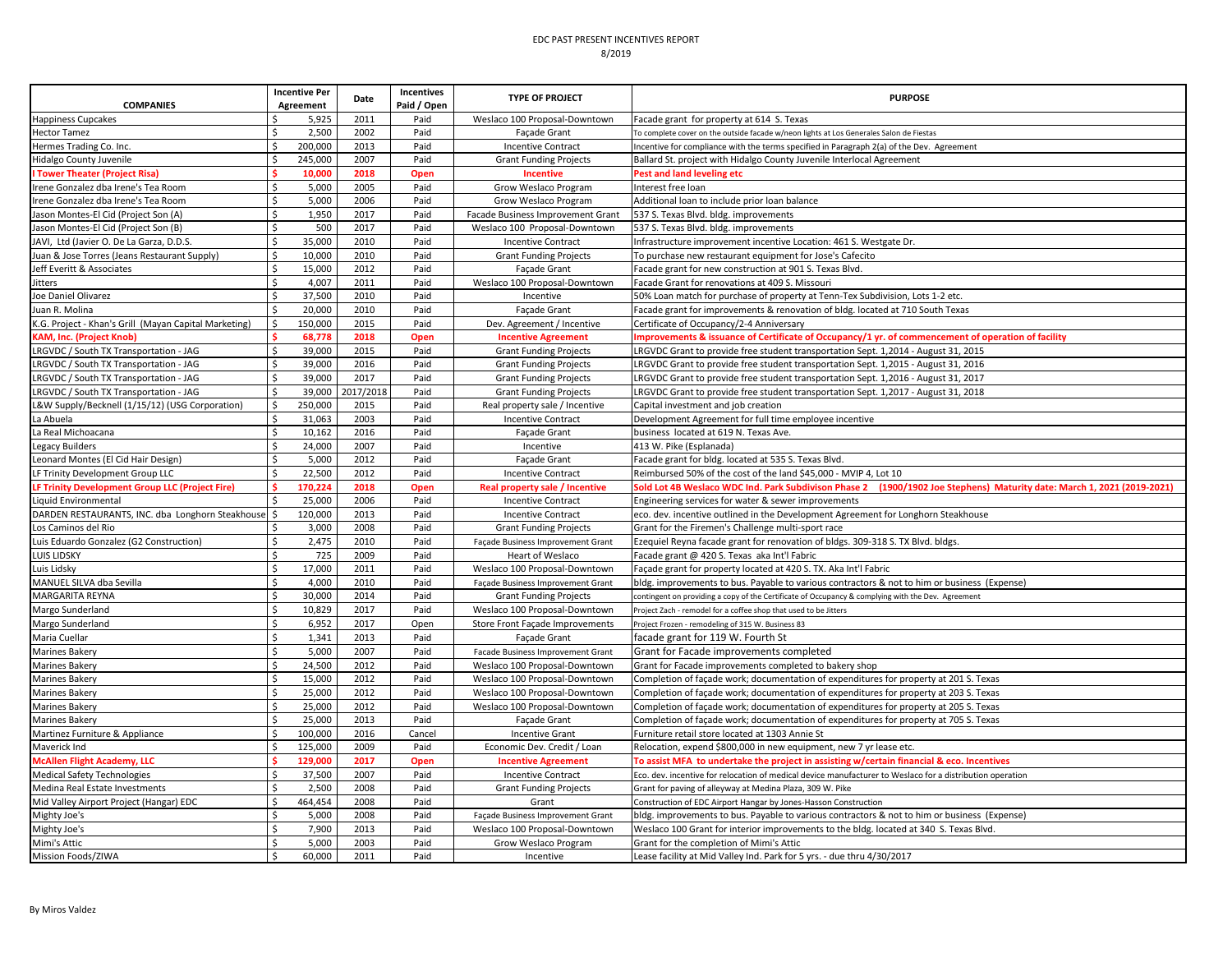| 2003<br>Montalvo Ins. Agency<br>2,500<br>Paid<br>Grow Weslaco Program<br>Grow Weslaco/Facade Improvement Grant<br>12,000<br>Montalvo Ins. Agency<br>2010<br>Paid<br>Facade Grant for improvements located at 208 S. TX. Blvd.<br>Ŝ.<br>Façade Business Improvement Grant<br>2,900<br>2004<br>Moreno's Feed Store<br>Ś<br>Paid<br>For Infrastructure Expenses approved on 9/15/04 Board mtg<br>Grow Weslaco Program<br>Ś<br>56,000<br>2011<br>Motion Industries/ZIWA<br>Paid<br>Incentive<br>eased facility at MV Ind. Park for 5 yrs., maintain sales/etc. 3/15/2017 -Unable to comply per Saira Muniz of ZIWA-loss of \$5,000 on 5/3/17 per dev. agreement<br>\$<br>30,000<br>2010<br>Paid<br><b>Incentive Contract</b><br>Incentive for expansion of business<br>75,000<br>2008<br><b>Mountain Glacier</b><br>Ŝ<br>Paid<br><b>Incentive Contract</b><br>Incentive for re-location of Ozarka distribution warehouse to Weslaco<br><b>New Dimensions</b><br>\$.<br>750<br>2002<br>Paid<br><b>Business Relocation Grant</b><br>For the relocation of business once located at the corner of Texas & Railroad St. Visitor Center future site<br>2,500<br>2003<br>Ś<br>Paid<br>Facade Business Improvement Grant<br>remodeling, painted walls, 3 Round Table Sets, Bal. of Rod Iron Works (7 Bird Houses,2 Benches, McDok #20)<br>75.000<br>2003<br>\$.<br>Paid<br><b>Incentive Contract</b><br>to record incentives for notes receivable at 9/30/03<br>\$<br>100,000<br>2004<br>Paid<br>Multi-Tenant Bldg. Incentives located at 2202 Sugar Sweet, Weslaco, TX<br><b>Incentive Contract</b><br>300,000<br>2013<br>Paid<br>Ś.<br>Dev. Agreement / Incentive<br>To assist with creation of job opportunities & expansion of the City of Weslaco<br>Nolana Self Storage LLC (Sarina Group, Ltd for Expwy Proj)<br>15,730<br>2009<br>Paid<br>Oswalt Holdings LLC<br><b>Incentive Contract</b><br>Incentive reimbursement for infrastructure improvements<br><b>PARK PROJECT (Sports Complex) Dev. Agreement</b><br>500,000<br>2018<br>Open<br>Dev. Agreement<br>To support the City's Sport Complex Project<br>825,000<br>2012<br>Construct new Chevrolet, GMC/Buick & Ford dealership facilities<br>Open<br><b>Incentive Contract</b><br>Ŝ.<br>75,000<br>2009<br>Paid<br>5 yr. lease of 5,000 facility, \$75,000 in tenant improvements etc.<br><b>Incentive Contract</b><br>1,940<br>2013<br>Ś<br>Paid<br>Facade Grant for 536 S. Texas Blvd<br>Facade Business Improvement Grant<br>2013<br>50,000<br>Paid<br>Pop Holdings-Popeye's<br>Dev. Agreement / Incentive<br><b>Economic Development Incentives</b><br>10,000<br>2007<br>Ś.<br>Paid<br><b>Grant Funding Projects</b><br>Grant funding for movie "Broken Promise"<br><b>R 5 EATERIES (Bar-B-Cutie Smokehouse)</b><br>160,000<br>2017<br>Project Memphis 2017-18 \$120,000 - 3 annual installments of \$13,333 if comply with Performance Standard 4 of incentive agmt.<br>Open<br><b>Incentive Agreement</b><br>7,500<br>2007<br>Paid<br>Assist w/demolition of dilapidated structure at 401 E. US Bus. 83 thru the Heart of Weslaco<br>Heart of Weslaco<br>200,000<br>2004<br>Paid<br>Ś<br>for infrastructure of Pueblo de Amistad Subdivision<br><b>Incentive Contract</b><br>2004<br>RGV Express, LTD<br>Ŝ.<br>90,000<br>Paid<br><b>Incentive Contract</b><br>Incentive for a multi-tenant tourism facility<br>375,000<br>2009<br>Paid<br>Ŝ.<br>Incentive<br>Quarterly installments based on employment / retention & expansion<br>50,000<br>2008<br>Paid<br>Ŝ.<br><b>Incentive Grant</b><br>Grant to assist with the demolition & site preparation of new bank facility<br>2014<br>RIO GRANDE REGIONAL WATER AUTHORITY<br>Ś<br>4,182<br>Paid<br>Strategic Water Management Plan matching grant contribution<br><b>Grant Funding Projects</b><br>15,000<br>2011<br>RITA'S DANCE STUDIO<br>\$<br>Paid<br>Facade Grant to assist with improvements & business expansion at 208 S. Border Ave.<br>Facade Business Improvement Grant<br>Ś<br>2004<br>Robert Perales dba Plaza Los Encinos<br>60,000<br>Paid<br>Incentive infrastructure exp. portion reimbursed<br><b>Incentive Contract</b><br>12,378<br>2007<br>Ś<br>Paid<br>Incentive<br>Relocate master water meter - hotel property<br>ROYAL GARDEN FLOWER SHOP<br>10,500<br>2010<br>Ś<br>Paid<br>Facade Grant for 113 E. Third St. property<br>Facade Business Improvement Grant<br>Ś<br>2007<br>16,000<br>Paid<br>Ron & Nancy's Little Italy<br><b>Incentive Contract</b><br>for expansion & infrastructure of current premises<br>20,000<br>2009<br>Ś.<br>Paid<br>Facade grant improvements of bldg. at 448 S. Texas Blvd.<br>Facade Business Improvement Grant<br>SANDY OLIVEIRA PENA<br>1,970<br>2010<br>Ś<br>Paid<br>Facade Business Improvement Grant<br>Facade renovation of 328 S. TX. Blvd. bldg.<br>5,000<br>2009<br>Paid<br>Savory Perks<br>for remodeling improvements & other improvements<br>Façade Grant<br>10,000<br>2010<br>Paid<br>Savory Perks<br>Loan/Grant<br>for remodeling improvements & other improvements<br>2016<br>20,000<br>Paid<br>S.E.S.A. Fleet Services<br>Special Eco. Dev. Incentive<br>MVIP#4 Lot 13- w/6 mo. compliance incentive-obligation to construct<br>150,000<br>2013<br>Scott Lacina-KJS Group - Bridgestone<br>Paid<br><b>Incentive Contract</b><br>Bridgestone-KJS Group has complied with the requirements of Section 1<br>\$<br>2,300,000<br>2009<br>Paid<br>SDI Weslaco Holdings<br>Incentive<br>relocation of water & sewer lines, closure & realignment of drainage canal<br>10,000<br>2010<br>Paid<br>Ship & More<br>Ś<br><b>Incentive Contract</b><br>Loan for equipment purchase<br>2010<br><b>SHRIMP HOUSE</b><br>Ŝ.<br>1,293<br>Paid<br>Facade Business Improvement Grant<br>for installation of neon lighting on the north, east, & south sides of bldg., and painted the exterior of bldg.<br>2002<br>SIESTA VILLAGE, INC.<br>2,500<br>Paid<br>Ŝ<br>Facade Business Improvement Grant<br>To paint entire exterior/interior bldg., Add a canopy, New paving, A/C Units, Location: Auto Zone Building<br>11,942<br>SKY I.T. SOLUTIONS<br>\$.<br>2014<br>Paid<br>Facade Grant for 705 S. Texas location<br>Facade Business Improvement Grant<br>Something Special by Cercas Universal Fence<br>450<br>2003<br>Paid<br>Ŝ<br>Financial assistance<br>Fence post setting @ Something Special<br>Ś<br>15,000<br>2014<br>Southwest Community Investment Corp-Women's Bus C<br>Paid<br>B2B Growth Training Project program grant c/o WOMEN'S BUSINESS CENTER by Maria Mann<br><b>Grant Funding Projects</b><br>South Texas College<br>29,526<br>2005<br>Paid<br>STC Grant for infrastructure / street improvements<br>\$<br><b>Grant Funding Projects</b><br>500,000<br>2018<br><b>Sports Complex</b><br>Open<br><b>Cost Share w/City</b><br>37,248<br>2013<br>Paid<br>STC (South Texas College)<br>Ś<br><b>Grant Funding Projects</b><br>STC Grant to assist with free student transportation to STC Mid-Valley Campus<br>14,560<br>2014<br>STC (South Texas College)<br>Paid<br>STC Grant to assist with free student transportation to STC Mid-Valley Campus<br>Ŝ.<br><b>Grant Funding Projects</b><br>2015<br>14,733<br>STC (South Texas College)<br>Ś.<br>Paid<br><b>Grant Funding Projects</b><br>STC Grant to assist with free student transportation to STC Mid-Valley Campus<br>STC (South Texas College)<br>Ś<br>9,707<br>2015<br>Paid<br>STC Grant to assist with free student transportation to STC Mid-Valley Campus<br><b>Grant Funding Projects</b><br>150,000<br>Sue Grooms-Pins & Cues<br>Ś<br>2010<br>Paid<br><b>Incentive Contract</b><br>Incentive as per Development Agreement compliance<br>12,378<br>2009<br>SURYA, LTD<br>Paid<br><b>Grant Funding Projects</b><br>Relocation of master water meter for hotel project<br>Tamez Financial Group, LLC<br>13,000<br>2016<br>Paid<br>Facade Business Improvement Grant<br>Documents have been provided for this incentive at 1022 S. Texas Blvd.<br>ς | <b>COMPANIES</b>                        | <b>Incentive Per</b><br>Agreement | Date | Incentives<br>Paid / Open | <b>TYPE OF PROJECT</b> | <b>PURPOSE</b>                                                       |
|--------------------------------------------------------------------------------------------------------------------------------------------------------------------------------------------------------------------------------------------------------------------------------------------------------------------------------------------------------------------------------------------------------------------------------------------------------------------------------------------------------------------------------------------------------------------------------------------------------------------------------------------------------------------------------------------------------------------------------------------------------------------------------------------------------------------------------------------------------------------------------------------------------------------------------------------------------------------------------------------------------------------------------------------------------------------------------------------------------------------------------------------------------------------------------------------------------------------------------------------------------------------------------------------------------------------------------------------------------------------------------------------------------------------------------------------------------------------------------------------------------------------------------------------------------------------------------------------------------------------------------------------------------------------------------------------------------------------------------------------------------------------------------------------------------------------------------------------------------------------------------------------------------------------------------------------------------------------------------------------------------------------------------------------------------------------------------------------------------------------------------------------------------------------------------------------------------------------------------------------------------------------------------------------------------------------------------------------------------------------------------------------------------------------------------------------------------------------------------------------------------------------------------------------------------------------------------------------------------------------------------------------------------------------------------------------------------------------------------------------------------------------------------------------------------------------------------------------------------------------------------------------------------------------------------------------------------------------------------------------------------------------------------------------------------------------------------------------------------------------------------------------------------------------------------------------------------------------------------------------------------------------------------------------------------------------------------------------------------------------------------------------------------------------------------------------------------------------------------------------------------------------------------------------------------------------------------------------------------------------------------------------------------------------------------------------------------------------------------------------------------------------------------------------------------------------------------------------------------------------------------------------------------------------------------------------------------------------------------------------------------------------------------------------------------------------------------------------------------------------------------------------------------------------------------------------------------------------------------------------------------------------------------------------------------------------------------------------------------------------------------------------------------------------------------------------------------------------------------------------------------------------------------------------------------------------------------------------------------------------------------------------------------------------------------------------------------------------------------------------------------------------------------------------------------------------------------------------------------------------------------------------------------------------------------------------------------------------------------------------------------------------------------------------------------------------------------------------------------------------------------------------------------------------------------------------------------------------------------------------------------------------------------------------------------------------------------------------------------------------------------------------------------------------------------------------------------------------------------------------------------------------------------------------------------------------------------------------------------------------------------------------------------------------------------------------------------------------------------------------------------------------------------------------------------------------------------------------------------------------------------------------------------------------------------------------------------------------------------------------------------------------------------------------------------------------------------------------------------------------------------------------------------------------------------------------------------------------------------------------------------------------------------------------------------------------------------------------------------------------------------------------------------------------------------------------------------------------------------------------------------------------------------------------------------------------------------------------------------------------------------------------------------------------------------------------------------------------------------------------------------------------------------------------------------------------------------------------------------------------------------------------------------------------------------------------------------------------------------------------------------------------------------------------------------------------------------------------------------------------------------------------------------------------------------------------------------------------------------------------------------------------------------------------------------------------------------------------------------------------------------------------------------------------------------------------------------------------------------------------------------------------------------------------------------------------------------------------------------------------------------------------------------------------------------------------------------------------------------------------------------------------------------------------------------------------------------------------------------------------------------------------------------------------------------------------------------------------------------------|-----------------------------------------|-----------------------------------|------|---------------------------|------------------------|----------------------------------------------------------------------|
|                                                                                                                                                                                                                                                                                                                                                                                                                                                                                                                                                                                                                                                                                                                                                                                                                                                                                                                                                                                                                                                                                                                                                                                                                                                                                                                                                                                                                                                                                                                                                                                                                                                                                                                                                                                                                                                                                                                                                                                                                                                                                                                                                                                                                                                                                                                                                                                                                                                                                                                                                                                                                                                                                                                                                                                                                                                                                                                                                                                                                                                                                                                                                                                                                                                                                                                                                                                                                                                                                                                                                                                                                                                                                                                                                                                                                                                                                                                                                                                                                                                                                                                                                                                                                                                                                                                                                                                                                                                                                                                                                                                                                                                                                                                                                                                                                                                                                                                                                                                                                                                                                                                                                                                                                                                                                                                                                                                                                                                                                                                                                                                                                                                                                                                                                                                                                                                                                                                                                                                                                                                                                                                                                                                                                                                                                                                                                                                                                                                                                                                                                                                                                                                                                                                                                                                                                                                                                                                                                                                                                                                                                                                                                                                                                                                                                                                                                                                                                                                                                                                                                                                                                                                                                                                                                                                                                                                                                                                                                                                      |                                         |                                   |      |                           |                        |                                                                      |
|                                                                                                                                                                                                                                                                                                                                                                                                                                                                                                                                                                                                                                                                                                                                                                                                                                                                                                                                                                                                                                                                                                                                                                                                                                                                                                                                                                                                                                                                                                                                                                                                                                                                                                                                                                                                                                                                                                                                                                                                                                                                                                                                                                                                                                                                                                                                                                                                                                                                                                                                                                                                                                                                                                                                                                                                                                                                                                                                                                                                                                                                                                                                                                                                                                                                                                                                                                                                                                                                                                                                                                                                                                                                                                                                                                                                                                                                                                                                                                                                                                                                                                                                                                                                                                                                                                                                                                                                                                                                                                                                                                                                                                                                                                                                                                                                                                                                                                                                                                                                                                                                                                                                                                                                                                                                                                                                                                                                                                                                                                                                                                                                                                                                                                                                                                                                                                                                                                                                                                                                                                                                                                                                                                                                                                                                                                                                                                                                                                                                                                                                                                                                                                                                                                                                                                                                                                                                                                                                                                                                                                                                                                                                                                                                                                                                                                                                                                                                                                                                                                                                                                                                                                                                                                                                                                                                                                                                                                                                                                                      |                                         |                                   |      |                           |                        |                                                                      |
|                                                                                                                                                                                                                                                                                                                                                                                                                                                                                                                                                                                                                                                                                                                                                                                                                                                                                                                                                                                                                                                                                                                                                                                                                                                                                                                                                                                                                                                                                                                                                                                                                                                                                                                                                                                                                                                                                                                                                                                                                                                                                                                                                                                                                                                                                                                                                                                                                                                                                                                                                                                                                                                                                                                                                                                                                                                                                                                                                                                                                                                                                                                                                                                                                                                                                                                                                                                                                                                                                                                                                                                                                                                                                                                                                                                                                                                                                                                                                                                                                                                                                                                                                                                                                                                                                                                                                                                                                                                                                                                                                                                                                                                                                                                                                                                                                                                                                                                                                                                                                                                                                                                                                                                                                                                                                                                                                                                                                                                                                                                                                                                                                                                                                                                                                                                                                                                                                                                                                                                                                                                                                                                                                                                                                                                                                                                                                                                                                                                                                                                                                                                                                                                                                                                                                                                                                                                                                                                                                                                                                                                                                                                                                                                                                                                                                                                                                                                                                                                                                                                                                                                                                                                                                                                                                                                                                                                                                                                                                                                      |                                         |                                   |      |                           |                        |                                                                      |
|                                                                                                                                                                                                                                                                                                                                                                                                                                                                                                                                                                                                                                                                                                                                                                                                                                                                                                                                                                                                                                                                                                                                                                                                                                                                                                                                                                                                                                                                                                                                                                                                                                                                                                                                                                                                                                                                                                                                                                                                                                                                                                                                                                                                                                                                                                                                                                                                                                                                                                                                                                                                                                                                                                                                                                                                                                                                                                                                                                                                                                                                                                                                                                                                                                                                                                                                                                                                                                                                                                                                                                                                                                                                                                                                                                                                                                                                                                                                                                                                                                                                                                                                                                                                                                                                                                                                                                                                                                                                                                                                                                                                                                                                                                                                                                                                                                                                                                                                                                                                                                                                                                                                                                                                                                                                                                                                                                                                                                                                                                                                                                                                                                                                                                                                                                                                                                                                                                                                                                                                                                                                                                                                                                                                                                                                                                                                                                                                                                                                                                                                                                                                                                                                                                                                                                                                                                                                                                                                                                                                                                                                                                                                                                                                                                                                                                                                                                                                                                                                                                                                                                                                                                                                                                                                                                                                                                                                                                                                                                                      |                                         |                                   |      |                           |                        |                                                                      |
|                                                                                                                                                                                                                                                                                                                                                                                                                                                                                                                                                                                                                                                                                                                                                                                                                                                                                                                                                                                                                                                                                                                                                                                                                                                                                                                                                                                                                                                                                                                                                                                                                                                                                                                                                                                                                                                                                                                                                                                                                                                                                                                                                                                                                                                                                                                                                                                                                                                                                                                                                                                                                                                                                                                                                                                                                                                                                                                                                                                                                                                                                                                                                                                                                                                                                                                                                                                                                                                                                                                                                                                                                                                                                                                                                                                                                                                                                                                                                                                                                                                                                                                                                                                                                                                                                                                                                                                                                                                                                                                                                                                                                                                                                                                                                                                                                                                                                                                                                                                                                                                                                                                                                                                                                                                                                                                                                                                                                                                                                                                                                                                                                                                                                                                                                                                                                                                                                                                                                                                                                                                                                                                                                                                                                                                                                                                                                                                                                                                                                                                                                                                                                                                                                                                                                                                                                                                                                                                                                                                                                                                                                                                                                                                                                                                                                                                                                                                                                                                                                                                                                                                                                                                                                                                                                                                                                                                                                                                                                                                      | <b>Mountain Glacier</b>                 |                                   |      |                           |                        |                                                                      |
|                                                                                                                                                                                                                                                                                                                                                                                                                                                                                                                                                                                                                                                                                                                                                                                                                                                                                                                                                                                                                                                                                                                                                                                                                                                                                                                                                                                                                                                                                                                                                                                                                                                                                                                                                                                                                                                                                                                                                                                                                                                                                                                                                                                                                                                                                                                                                                                                                                                                                                                                                                                                                                                                                                                                                                                                                                                                                                                                                                                                                                                                                                                                                                                                                                                                                                                                                                                                                                                                                                                                                                                                                                                                                                                                                                                                                                                                                                                                                                                                                                                                                                                                                                                                                                                                                                                                                                                                                                                                                                                                                                                                                                                                                                                                                                                                                                                                                                                                                                                                                                                                                                                                                                                                                                                                                                                                                                                                                                                                                                                                                                                                                                                                                                                                                                                                                                                                                                                                                                                                                                                                                                                                                                                                                                                                                                                                                                                                                                                                                                                                                                                                                                                                                                                                                                                                                                                                                                                                                                                                                                                                                                                                                                                                                                                                                                                                                                                                                                                                                                                                                                                                                                                                                                                                                                                                                                                                                                                                                                                      |                                         |                                   |      |                           |                        |                                                                      |
|                                                                                                                                                                                                                                                                                                                                                                                                                                                                                                                                                                                                                                                                                                                                                                                                                                                                                                                                                                                                                                                                                                                                                                                                                                                                                                                                                                                                                                                                                                                                                                                                                                                                                                                                                                                                                                                                                                                                                                                                                                                                                                                                                                                                                                                                                                                                                                                                                                                                                                                                                                                                                                                                                                                                                                                                                                                                                                                                                                                                                                                                                                                                                                                                                                                                                                                                                                                                                                                                                                                                                                                                                                                                                                                                                                                                                                                                                                                                                                                                                                                                                                                                                                                                                                                                                                                                                                                                                                                                                                                                                                                                                                                                                                                                                                                                                                                                                                                                                                                                                                                                                                                                                                                                                                                                                                                                                                                                                                                                                                                                                                                                                                                                                                                                                                                                                                                                                                                                                                                                                                                                                                                                                                                                                                                                                                                                                                                                                                                                                                                                                                                                                                                                                                                                                                                                                                                                                                                                                                                                                                                                                                                                                                                                                                                                                                                                                                                                                                                                                                                                                                                                                                                                                                                                                                                                                                                                                                                                                                                      |                                         |                                   |      |                           |                        |                                                                      |
|                                                                                                                                                                                                                                                                                                                                                                                                                                                                                                                                                                                                                                                                                                                                                                                                                                                                                                                                                                                                                                                                                                                                                                                                                                                                                                                                                                                                                                                                                                                                                                                                                                                                                                                                                                                                                                                                                                                                                                                                                                                                                                                                                                                                                                                                                                                                                                                                                                                                                                                                                                                                                                                                                                                                                                                                                                                                                                                                                                                                                                                                                                                                                                                                                                                                                                                                                                                                                                                                                                                                                                                                                                                                                                                                                                                                                                                                                                                                                                                                                                                                                                                                                                                                                                                                                                                                                                                                                                                                                                                                                                                                                                                                                                                                                                                                                                                                                                                                                                                                                                                                                                                                                                                                                                                                                                                                                                                                                                                                                                                                                                                                                                                                                                                                                                                                                                                                                                                                                                                                                                                                                                                                                                                                                                                                                                                                                                                                                                                                                                                                                                                                                                                                                                                                                                                                                                                                                                                                                                                                                                                                                                                                                                                                                                                                                                                                                                                                                                                                                                                                                                                                                                                                                                                                                                                                                                                                                                                                                                                      | New York Life                           |                                   |      |                           |                        |                                                                      |
|                                                                                                                                                                                                                                                                                                                                                                                                                                                                                                                                                                                                                                                                                                                                                                                                                                                                                                                                                                                                                                                                                                                                                                                                                                                                                                                                                                                                                                                                                                                                                                                                                                                                                                                                                                                                                                                                                                                                                                                                                                                                                                                                                                                                                                                                                                                                                                                                                                                                                                                                                                                                                                                                                                                                                                                                                                                                                                                                                                                                                                                                                                                                                                                                                                                                                                                                                                                                                                                                                                                                                                                                                                                                                                                                                                                                                                                                                                                                                                                                                                                                                                                                                                                                                                                                                                                                                                                                                                                                                                                                                                                                                                                                                                                                                                                                                                                                                                                                                                                                                                                                                                                                                                                                                                                                                                                                                                                                                                                                                                                                                                                                                                                                                                                                                                                                                                                                                                                                                                                                                                                                                                                                                                                                                                                                                                                                                                                                                                                                                                                                                                                                                                                                                                                                                                                                                                                                                                                                                                                                                                                                                                                                                                                                                                                                                                                                                                                                                                                                                                                                                                                                                                                                                                                                                                                                                                                                                                                                                                                      | NICO- (Nick Soto)                       |                                   |      |                           |                        |                                                                      |
|                                                                                                                                                                                                                                                                                                                                                                                                                                                                                                                                                                                                                                                                                                                                                                                                                                                                                                                                                                                                                                                                                                                                                                                                                                                                                                                                                                                                                                                                                                                                                                                                                                                                                                                                                                                                                                                                                                                                                                                                                                                                                                                                                                                                                                                                                                                                                                                                                                                                                                                                                                                                                                                                                                                                                                                                                                                                                                                                                                                                                                                                                                                                                                                                                                                                                                                                                                                                                                                                                                                                                                                                                                                                                                                                                                                                                                                                                                                                                                                                                                                                                                                                                                                                                                                                                                                                                                                                                                                                                                                                                                                                                                                                                                                                                                                                                                                                                                                                                                                                                                                                                                                                                                                                                                                                                                                                                                                                                                                                                                                                                                                                                                                                                                                                                                                                                                                                                                                                                                                                                                                                                                                                                                                                                                                                                                                                                                                                                                                                                                                                                                                                                                                                                                                                                                                                                                                                                                                                                                                                                                                                                                                                                                                                                                                                                                                                                                                                                                                                                                                                                                                                                                                                                                                                                                                                                                                                                                                                                                                      | NICO-WF1, LLC                           |                                   |      |                           |                        |                                                                      |
|                                                                                                                                                                                                                                                                                                                                                                                                                                                                                                                                                                                                                                                                                                                                                                                                                                                                                                                                                                                                                                                                                                                                                                                                                                                                                                                                                                                                                                                                                                                                                                                                                                                                                                                                                                                                                                                                                                                                                                                                                                                                                                                                                                                                                                                                                                                                                                                                                                                                                                                                                                                                                                                                                                                                                                                                                                                                                                                                                                                                                                                                                                                                                                                                                                                                                                                                                                                                                                                                                                                                                                                                                                                                                                                                                                                                                                                                                                                                                                                                                                                                                                                                                                                                                                                                                                                                                                                                                                                                                                                                                                                                                                                                                                                                                                                                                                                                                                                                                                                                                                                                                                                                                                                                                                                                                                                                                                                                                                                                                                                                                                                                                                                                                                                                                                                                                                                                                                                                                                                                                                                                                                                                                                                                                                                                                                                                                                                                                                                                                                                                                                                                                                                                                                                                                                                                                                                                                                                                                                                                                                                                                                                                                                                                                                                                                                                                                                                                                                                                                                                                                                                                                                                                                                                                                                                                                                                                                                                                                                                      |                                         |                                   |      |                           |                        |                                                                      |
|                                                                                                                                                                                                                                                                                                                                                                                                                                                                                                                                                                                                                                                                                                                                                                                                                                                                                                                                                                                                                                                                                                                                                                                                                                                                                                                                                                                                                                                                                                                                                                                                                                                                                                                                                                                                                                                                                                                                                                                                                                                                                                                                                                                                                                                                                                                                                                                                                                                                                                                                                                                                                                                                                                                                                                                                                                                                                                                                                                                                                                                                                                                                                                                                                                                                                                                                                                                                                                                                                                                                                                                                                                                                                                                                                                                                                                                                                                                                                                                                                                                                                                                                                                                                                                                                                                                                                                                                                                                                                                                                                                                                                                                                                                                                                                                                                                                                                                                                                                                                                                                                                                                                                                                                                                                                                                                                                                                                                                                                                                                                                                                                                                                                                                                                                                                                                                                                                                                                                                                                                                                                                                                                                                                                                                                                                                                                                                                                                                                                                                                                                                                                                                                                                                                                                                                                                                                                                                                                                                                                                                                                                                                                                                                                                                                                                                                                                                                                                                                                                                                                                                                                                                                                                                                                                                                                                                                                                                                                                                                      |                                         |                                   |      |                           |                        |                                                                      |
|                                                                                                                                                                                                                                                                                                                                                                                                                                                                                                                                                                                                                                                                                                                                                                                                                                                                                                                                                                                                                                                                                                                                                                                                                                                                                                                                                                                                                                                                                                                                                                                                                                                                                                                                                                                                                                                                                                                                                                                                                                                                                                                                                                                                                                                                                                                                                                                                                                                                                                                                                                                                                                                                                                                                                                                                                                                                                                                                                                                                                                                                                                                                                                                                                                                                                                                                                                                                                                                                                                                                                                                                                                                                                                                                                                                                                                                                                                                                                                                                                                                                                                                                                                                                                                                                                                                                                                                                                                                                                                                                                                                                                                                                                                                                                                                                                                                                                                                                                                                                                                                                                                                                                                                                                                                                                                                                                                                                                                                                                                                                                                                                                                                                                                                                                                                                                                                                                                                                                                                                                                                                                                                                                                                                                                                                                                                                                                                                                                                                                                                                                                                                                                                                                                                                                                                                                                                                                                                                                                                                                                                                                                                                                                                                                                                                                                                                                                                                                                                                                                                                                                                                                                                                                                                                                                                                                                                                                                                                                                                      |                                         |                                   |      |                           |                        |                                                                      |
|                                                                                                                                                                                                                                                                                                                                                                                                                                                                                                                                                                                                                                                                                                                                                                                                                                                                                                                                                                                                                                                                                                                                                                                                                                                                                                                                                                                                                                                                                                                                                                                                                                                                                                                                                                                                                                                                                                                                                                                                                                                                                                                                                                                                                                                                                                                                                                                                                                                                                                                                                                                                                                                                                                                                                                                                                                                                                                                                                                                                                                                                                                                                                                                                                                                                                                                                                                                                                                                                                                                                                                                                                                                                                                                                                                                                                                                                                                                                                                                                                                                                                                                                                                                                                                                                                                                                                                                                                                                                                                                                                                                                                                                                                                                                                                                                                                                                                                                                                                                                                                                                                                                                                                                                                                                                                                                                                                                                                                                                                                                                                                                                                                                                                                                                                                                                                                                                                                                                                                                                                                                                                                                                                                                                                                                                                                                                                                                                                                                                                                                                                                                                                                                                                                                                                                                                                                                                                                                                                                                                                                                                                                                                                                                                                                                                                                                                                                                                                                                                                                                                                                                                                                                                                                                                                                                                                                                                                                                                                                                      | <b>Payne Dealer Group</b>               |                                   |      |                           |                        |                                                                      |
|                                                                                                                                                                                                                                                                                                                                                                                                                                                                                                                                                                                                                                                                                                                                                                                                                                                                                                                                                                                                                                                                                                                                                                                                                                                                                                                                                                                                                                                                                                                                                                                                                                                                                                                                                                                                                                                                                                                                                                                                                                                                                                                                                                                                                                                                                                                                                                                                                                                                                                                                                                                                                                                                                                                                                                                                                                                                                                                                                                                                                                                                                                                                                                                                                                                                                                                                                                                                                                                                                                                                                                                                                                                                                                                                                                                                                                                                                                                                                                                                                                                                                                                                                                                                                                                                                                                                                                                                                                                                                                                                                                                                                                                                                                                                                                                                                                                                                                                                                                                                                                                                                                                                                                                                                                                                                                                                                                                                                                                                                                                                                                                                                                                                                                                                                                                                                                                                                                                                                                                                                                                                                                                                                                                                                                                                                                                                                                                                                                                                                                                                                                                                                                                                                                                                                                                                                                                                                                                                                                                                                                                                                                                                                                                                                                                                                                                                                                                                                                                                                                                                                                                                                                                                                                                                                                                                                                                                                                                                                                                      | Pharmacy Care                           |                                   |      |                           |                        |                                                                      |
|                                                                                                                                                                                                                                                                                                                                                                                                                                                                                                                                                                                                                                                                                                                                                                                                                                                                                                                                                                                                                                                                                                                                                                                                                                                                                                                                                                                                                                                                                                                                                                                                                                                                                                                                                                                                                                                                                                                                                                                                                                                                                                                                                                                                                                                                                                                                                                                                                                                                                                                                                                                                                                                                                                                                                                                                                                                                                                                                                                                                                                                                                                                                                                                                                                                                                                                                                                                                                                                                                                                                                                                                                                                                                                                                                                                                                                                                                                                                                                                                                                                                                                                                                                                                                                                                                                                                                                                                                                                                                                                                                                                                                                                                                                                                                                                                                                                                                                                                                                                                                                                                                                                                                                                                                                                                                                                                                                                                                                                                                                                                                                                                                                                                                                                                                                                                                                                                                                                                                                                                                                                                                                                                                                                                                                                                                                                                                                                                                                                                                                                                                                                                                                                                                                                                                                                                                                                                                                                                                                                                                                                                                                                                                                                                                                                                                                                                                                                                                                                                                                                                                                                                                                                                                                                                                                                                                                                                                                                                                                                      | PHOENIX DBD LLC                         |                                   |      |                           |                        |                                                                      |
|                                                                                                                                                                                                                                                                                                                                                                                                                                                                                                                                                                                                                                                                                                                                                                                                                                                                                                                                                                                                                                                                                                                                                                                                                                                                                                                                                                                                                                                                                                                                                                                                                                                                                                                                                                                                                                                                                                                                                                                                                                                                                                                                                                                                                                                                                                                                                                                                                                                                                                                                                                                                                                                                                                                                                                                                                                                                                                                                                                                                                                                                                                                                                                                                                                                                                                                                                                                                                                                                                                                                                                                                                                                                                                                                                                                                                                                                                                                                                                                                                                                                                                                                                                                                                                                                                                                                                                                                                                                                                                                                                                                                                                                                                                                                                                                                                                                                                                                                                                                                                                                                                                                                                                                                                                                                                                                                                                                                                                                                                                                                                                                                                                                                                                                                                                                                                                                                                                                                                                                                                                                                                                                                                                                                                                                                                                                                                                                                                                                                                                                                                                                                                                                                                                                                                                                                                                                                                                                                                                                                                                                                                                                                                                                                                                                                                                                                                                                                                                                                                                                                                                                                                                                                                                                                                                                                                                                                                                                                                                                      |                                         |                                   |      |                           |                        |                                                                      |
|                                                                                                                                                                                                                                                                                                                                                                                                                                                                                                                                                                                                                                                                                                                                                                                                                                                                                                                                                                                                                                                                                                                                                                                                                                                                                                                                                                                                                                                                                                                                                                                                                                                                                                                                                                                                                                                                                                                                                                                                                                                                                                                                                                                                                                                                                                                                                                                                                                                                                                                                                                                                                                                                                                                                                                                                                                                                                                                                                                                                                                                                                                                                                                                                                                                                                                                                                                                                                                                                                                                                                                                                                                                                                                                                                                                                                                                                                                                                                                                                                                                                                                                                                                                                                                                                                                                                                                                                                                                                                                                                                                                                                                                                                                                                                                                                                                                                                                                                                                                                                                                                                                                                                                                                                                                                                                                                                                                                                                                                                                                                                                                                                                                                                                                                                                                                                                                                                                                                                                                                                                                                                                                                                                                                                                                                                                                                                                                                                                                                                                                                                                                                                                                                                                                                                                                                                                                                                                                                                                                                                                                                                                                                                                                                                                                                                                                                                                                                                                                                                                                                                                                                                                                                                                                                                                                                                                                                                                                                                                                      | <b>QUE-TAL PRODUCTIONS</b>              |                                   |      |                           |                        |                                                                      |
|                                                                                                                                                                                                                                                                                                                                                                                                                                                                                                                                                                                                                                                                                                                                                                                                                                                                                                                                                                                                                                                                                                                                                                                                                                                                                                                                                                                                                                                                                                                                                                                                                                                                                                                                                                                                                                                                                                                                                                                                                                                                                                                                                                                                                                                                                                                                                                                                                                                                                                                                                                                                                                                                                                                                                                                                                                                                                                                                                                                                                                                                                                                                                                                                                                                                                                                                                                                                                                                                                                                                                                                                                                                                                                                                                                                                                                                                                                                                                                                                                                                                                                                                                                                                                                                                                                                                                                                                                                                                                                                                                                                                                                                                                                                                                                                                                                                                                                                                                                                                                                                                                                                                                                                                                                                                                                                                                                                                                                                                                                                                                                                                                                                                                                                                                                                                                                                                                                                                                                                                                                                                                                                                                                                                                                                                                                                                                                                                                                                                                                                                                                                                                                                                                                                                                                                                                                                                                                                                                                                                                                                                                                                                                                                                                                                                                                                                                                                                                                                                                                                                                                                                                                                                                                                                                                                                                                                                                                                                                                                      |                                         |                                   |      |                           |                        |                                                                      |
|                                                                                                                                                                                                                                                                                                                                                                                                                                                                                                                                                                                                                                                                                                                                                                                                                                                                                                                                                                                                                                                                                                                                                                                                                                                                                                                                                                                                                                                                                                                                                                                                                                                                                                                                                                                                                                                                                                                                                                                                                                                                                                                                                                                                                                                                                                                                                                                                                                                                                                                                                                                                                                                                                                                                                                                                                                                                                                                                                                                                                                                                                                                                                                                                                                                                                                                                                                                                                                                                                                                                                                                                                                                                                                                                                                                                                                                                                                                                                                                                                                                                                                                                                                                                                                                                                                                                                                                                                                                                                                                                                                                                                                                                                                                                                                                                                                                                                                                                                                                                                                                                                                                                                                                                                                                                                                                                                                                                                                                                                                                                                                                                                                                                                                                                                                                                                                                                                                                                                                                                                                                                                                                                                                                                                                                                                                                                                                                                                                                                                                                                                                                                                                                                                                                                                                                                                                                                                                                                                                                                                                                                                                                                                                                                                                                                                                                                                                                                                                                                                                                                                                                                                                                                                                                                                                                                                                                                                                                                                                                      | RENTAL WORLD, LLC                       |                                   |      |                           |                        |                                                                      |
|                                                                                                                                                                                                                                                                                                                                                                                                                                                                                                                                                                                                                                                                                                                                                                                                                                                                                                                                                                                                                                                                                                                                                                                                                                                                                                                                                                                                                                                                                                                                                                                                                                                                                                                                                                                                                                                                                                                                                                                                                                                                                                                                                                                                                                                                                                                                                                                                                                                                                                                                                                                                                                                                                                                                                                                                                                                                                                                                                                                                                                                                                                                                                                                                                                                                                                                                                                                                                                                                                                                                                                                                                                                                                                                                                                                                                                                                                                                                                                                                                                                                                                                                                                                                                                                                                                                                                                                                                                                                                                                                                                                                                                                                                                                                                                                                                                                                                                                                                                                                                                                                                                                                                                                                                                                                                                                                                                                                                                                                                                                                                                                                                                                                                                                                                                                                                                                                                                                                                                                                                                                                                                                                                                                                                                                                                                                                                                                                                                                                                                                                                                                                                                                                                                                                                                                                                                                                                                                                                                                                                                                                                                                                                                                                                                                                                                                                                                                                                                                                                                                                                                                                                                                                                                                                                                                                                                                                                                                                                                                      | Reyna Family Dev. Dba Pueblo de Amistad |                                   |      |                           |                        |                                                                      |
|                                                                                                                                                                                                                                                                                                                                                                                                                                                                                                                                                                                                                                                                                                                                                                                                                                                                                                                                                                                                                                                                                                                                                                                                                                                                                                                                                                                                                                                                                                                                                                                                                                                                                                                                                                                                                                                                                                                                                                                                                                                                                                                                                                                                                                                                                                                                                                                                                                                                                                                                                                                                                                                                                                                                                                                                                                                                                                                                                                                                                                                                                                                                                                                                                                                                                                                                                                                                                                                                                                                                                                                                                                                                                                                                                                                                                                                                                                                                                                                                                                                                                                                                                                                                                                                                                                                                                                                                                                                                                                                                                                                                                                                                                                                                                                                                                                                                                                                                                                                                                                                                                                                                                                                                                                                                                                                                                                                                                                                                                                                                                                                                                                                                                                                                                                                                                                                                                                                                                                                                                                                                                                                                                                                                                                                                                                                                                                                                                                                                                                                                                                                                                                                                                                                                                                                                                                                                                                                                                                                                                                                                                                                                                                                                                                                                                                                                                                                                                                                                                                                                                                                                                                                                                                                                                                                                                                                                                                                                                                                      |                                         |                                   |      |                           |                        |                                                                      |
|                                                                                                                                                                                                                                                                                                                                                                                                                                                                                                                                                                                                                                                                                                                                                                                                                                                                                                                                                                                                                                                                                                                                                                                                                                                                                                                                                                                                                                                                                                                                                                                                                                                                                                                                                                                                                                                                                                                                                                                                                                                                                                                                                                                                                                                                                                                                                                                                                                                                                                                                                                                                                                                                                                                                                                                                                                                                                                                                                                                                                                                                                                                                                                                                                                                                                                                                                                                                                                                                                                                                                                                                                                                                                                                                                                                                                                                                                                                                                                                                                                                                                                                                                                                                                                                                                                                                                                                                                                                                                                                                                                                                                                                                                                                                                                                                                                                                                                                                                                                                                                                                                                                                                                                                                                                                                                                                                                                                                                                                                                                                                                                                                                                                                                                                                                                                                                                                                                                                                                                                                                                                                                                                                                                                                                                                                                                                                                                                                                                                                                                                                                                                                                                                                                                                                                                                                                                                                                                                                                                                                                                                                                                                                                                                                                                                                                                                                                                                                                                                                                                                                                                                                                                                                                                                                                                                                                                                                                                                                                                      | RGV W.O.R.D.                            |                                   |      |                           |                        |                                                                      |
|                                                                                                                                                                                                                                                                                                                                                                                                                                                                                                                                                                                                                                                                                                                                                                                                                                                                                                                                                                                                                                                                                                                                                                                                                                                                                                                                                                                                                                                                                                                                                                                                                                                                                                                                                                                                                                                                                                                                                                                                                                                                                                                                                                                                                                                                                                                                                                                                                                                                                                                                                                                                                                                                                                                                                                                                                                                                                                                                                                                                                                                                                                                                                                                                                                                                                                                                                                                                                                                                                                                                                                                                                                                                                                                                                                                                                                                                                                                                                                                                                                                                                                                                                                                                                                                                                                                                                                                                                                                                                                                                                                                                                                                                                                                                                                                                                                                                                                                                                                                                                                                                                                                                                                                                                                                                                                                                                                                                                                                                                                                                                                                                                                                                                                                                                                                                                                                                                                                                                                                                                                                                                                                                                                                                                                                                                                                                                                                                                                                                                                                                                                                                                                                                                                                                                                                                                                                                                                                                                                                                                                                                                                                                                                                                                                                                                                                                                                                                                                                                                                                                                                                                                                                                                                                                                                                                                                                                                                                                                                                      | Rio Bank                                |                                   |      |                           |                        |                                                                      |
|                                                                                                                                                                                                                                                                                                                                                                                                                                                                                                                                                                                                                                                                                                                                                                                                                                                                                                                                                                                                                                                                                                                                                                                                                                                                                                                                                                                                                                                                                                                                                                                                                                                                                                                                                                                                                                                                                                                                                                                                                                                                                                                                                                                                                                                                                                                                                                                                                                                                                                                                                                                                                                                                                                                                                                                                                                                                                                                                                                                                                                                                                                                                                                                                                                                                                                                                                                                                                                                                                                                                                                                                                                                                                                                                                                                                                                                                                                                                                                                                                                                                                                                                                                                                                                                                                                                                                                                                                                                                                                                                                                                                                                                                                                                                                                                                                                                                                                                                                                                                                                                                                                                                                                                                                                                                                                                                                                                                                                                                                                                                                                                                                                                                                                                                                                                                                                                                                                                                                                                                                                                                                                                                                                                                                                                                                                                                                                                                                                                                                                                                                                                                                                                                                                                                                                                                                                                                                                                                                                                                                                                                                                                                                                                                                                                                                                                                                                                                                                                                                                                                                                                                                                                                                                                                                                                                                                                                                                                                                                                      |                                         |                                   |      |                           |                        |                                                                      |
|                                                                                                                                                                                                                                                                                                                                                                                                                                                                                                                                                                                                                                                                                                                                                                                                                                                                                                                                                                                                                                                                                                                                                                                                                                                                                                                                                                                                                                                                                                                                                                                                                                                                                                                                                                                                                                                                                                                                                                                                                                                                                                                                                                                                                                                                                                                                                                                                                                                                                                                                                                                                                                                                                                                                                                                                                                                                                                                                                                                                                                                                                                                                                                                                                                                                                                                                                                                                                                                                                                                                                                                                                                                                                                                                                                                                                                                                                                                                                                                                                                                                                                                                                                                                                                                                                                                                                                                                                                                                                                                                                                                                                                                                                                                                                                                                                                                                                                                                                                                                                                                                                                                                                                                                                                                                                                                                                                                                                                                                                                                                                                                                                                                                                                                                                                                                                                                                                                                                                                                                                                                                                                                                                                                                                                                                                                                                                                                                                                                                                                                                                                                                                                                                                                                                                                                                                                                                                                                                                                                                                                                                                                                                                                                                                                                                                                                                                                                                                                                                                                                                                                                                                                                                                                                                                                                                                                                                                                                                                                                      |                                         |                                   |      |                           |                        |                                                                      |
|                                                                                                                                                                                                                                                                                                                                                                                                                                                                                                                                                                                                                                                                                                                                                                                                                                                                                                                                                                                                                                                                                                                                                                                                                                                                                                                                                                                                                                                                                                                                                                                                                                                                                                                                                                                                                                                                                                                                                                                                                                                                                                                                                                                                                                                                                                                                                                                                                                                                                                                                                                                                                                                                                                                                                                                                                                                                                                                                                                                                                                                                                                                                                                                                                                                                                                                                                                                                                                                                                                                                                                                                                                                                                                                                                                                                                                                                                                                                                                                                                                                                                                                                                                                                                                                                                                                                                                                                                                                                                                                                                                                                                                                                                                                                                                                                                                                                                                                                                                                                                                                                                                                                                                                                                                                                                                                                                                                                                                                                                                                                                                                                                                                                                                                                                                                                                                                                                                                                                                                                                                                                                                                                                                                                                                                                                                                                                                                                                                                                                                                                                                                                                                                                                                                                                                                                                                                                                                                                                                                                                                                                                                                                                                                                                                                                                                                                                                                                                                                                                                                                                                                                                                                                                                                                                                                                                                                                                                                                                                                      |                                         |                                   |      |                           |                        |                                                                      |
|                                                                                                                                                                                                                                                                                                                                                                                                                                                                                                                                                                                                                                                                                                                                                                                                                                                                                                                                                                                                                                                                                                                                                                                                                                                                                                                                                                                                                                                                                                                                                                                                                                                                                                                                                                                                                                                                                                                                                                                                                                                                                                                                                                                                                                                                                                                                                                                                                                                                                                                                                                                                                                                                                                                                                                                                                                                                                                                                                                                                                                                                                                                                                                                                                                                                                                                                                                                                                                                                                                                                                                                                                                                                                                                                                                                                                                                                                                                                                                                                                                                                                                                                                                                                                                                                                                                                                                                                                                                                                                                                                                                                                                                                                                                                                                                                                                                                                                                                                                                                                                                                                                                                                                                                                                                                                                                                                                                                                                                                                                                                                                                                                                                                                                                                                                                                                                                                                                                                                                                                                                                                                                                                                                                                                                                                                                                                                                                                                                                                                                                                                                                                                                                                                                                                                                                                                                                                                                                                                                                                                                                                                                                                                                                                                                                                                                                                                                                                                                                                                                                                                                                                                                                                                                                                                                                                                                                                                                                                                                                      | Roy Ibanez                              |                                   |      |                           |                        |                                                                      |
|                                                                                                                                                                                                                                                                                                                                                                                                                                                                                                                                                                                                                                                                                                                                                                                                                                                                                                                                                                                                                                                                                                                                                                                                                                                                                                                                                                                                                                                                                                                                                                                                                                                                                                                                                                                                                                                                                                                                                                                                                                                                                                                                                                                                                                                                                                                                                                                                                                                                                                                                                                                                                                                                                                                                                                                                                                                                                                                                                                                                                                                                                                                                                                                                                                                                                                                                                                                                                                                                                                                                                                                                                                                                                                                                                                                                                                                                                                                                                                                                                                                                                                                                                                                                                                                                                                                                                                                                                                                                                                                                                                                                                                                                                                                                                                                                                                                                                                                                                                                                                                                                                                                                                                                                                                                                                                                                                                                                                                                                                                                                                                                                                                                                                                                                                                                                                                                                                                                                                                                                                                                                                                                                                                                                                                                                                                                                                                                                                                                                                                                                                                                                                                                                                                                                                                                                                                                                                                                                                                                                                                                                                                                                                                                                                                                                                                                                                                                                                                                                                                                                                                                                                                                                                                                                                                                                                                                                                                                                                                                      |                                         |                                   |      |                           |                        |                                                                      |
|                                                                                                                                                                                                                                                                                                                                                                                                                                                                                                                                                                                                                                                                                                                                                                                                                                                                                                                                                                                                                                                                                                                                                                                                                                                                                                                                                                                                                                                                                                                                                                                                                                                                                                                                                                                                                                                                                                                                                                                                                                                                                                                                                                                                                                                                                                                                                                                                                                                                                                                                                                                                                                                                                                                                                                                                                                                                                                                                                                                                                                                                                                                                                                                                                                                                                                                                                                                                                                                                                                                                                                                                                                                                                                                                                                                                                                                                                                                                                                                                                                                                                                                                                                                                                                                                                                                                                                                                                                                                                                                                                                                                                                                                                                                                                                                                                                                                                                                                                                                                                                                                                                                                                                                                                                                                                                                                                                                                                                                                                                                                                                                                                                                                                                                                                                                                                                                                                                                                                                                                                                                                                                                                                                                                                                                                                                                                                                                                                                                                                                                                                                                                                                                                                                                                                                                                                                                                                                                                                                                                                                                                                                                                                                                                                                                                                                                                                                                                                                                                                                                                                                                                                                                                                                                                                                                                                                                                                                                                                                                      |                                         |                                   |      |                           |                        |                                                                      |
|                                                                                                                                                                                                                                                                                                                                                                                                                                                                                                                                                                                                                                                                                                                                                                                                                                                                                                                                                                                                                                                                                                                                                                                                                                                                                                                                                                                                                                                                                                                                                                                                                                                                                                                                                                                                                                                                                                                                                                                                                                                                                                                                                                                                                                                                                                                                                                                                                                                                                                                                                                                                                                                                                                                                                                                                                                                                                                                                                                                                                                                                                                                                                                                                                                                                                                                                                                                                                                                                                                                                                                                                                                                                                                                                                                                                                                                                                                                                                                                                                                                                                                                                                                                                                                                                                                                                                                                                                                                                                                                                                                                                                                                                                                                                                                                                                                                                                                                                                                                                                                                                                                                                                                                                                                                                                                                                                                                                                                                                                                                                                                                                                                                                                                                                                                                                                                                                                                                                                                                                                                                                                                                                                                                                                                                                                                                                                                                                                                                                                                                                                                                                                                                                                                                                                                                                                                                                                                                                                                                                                                                                                                                                                                                                                                                                                                                                                                                                                                                                                                                                                                                                                                                                                                                                                                                                                                                                                                                                                                                      | RUDY'S PLAZA AND PROPERTY LLC           |                                   |      |                           |                        |                                                                      |
|                                                                                                                                                                                                                                                                                                                                                                                                                                                                                                                                                                                                                                                                                                                                                                                                                                                                                                                                                                                                                                                                                                                                                                                                                                                                                                                                                                                                                                                                                                                                                                                                                                                                                                                                                                                                                                                                                                                                                                                                                                                                                                                                                                                                                                                                                                                                                                                                                                                                                                                                                                                                                                                                                                                                                                                                                                                                                                                                                                                                                                                                                                                                                                                                                                                                                                                                                                                                                                                                                                                                                                                                                                                                                                                                                                                                                                                                                                                                                                                                                                                                                                                                                                                                                                                                                                                                                                                                                                                                                                                                                                                                                                                                                                                                                                                                                                                                                                                                                                                                                                                                                                                                                                                                                                                                                                                                                                                                                                                                                                                                                                                                                                                                                                                                                                                                                                                                                                                                                                                                                                                                                                                                                                                                                                                                                                                                                                                                                                                                                                                                                                                                                                                                                                                                                                                                                                                                                                                                                                                                                                                                                                                                                                                                                                                                                                                                                                                                                                                                                                                                                                                                                                                                                                                                                                                                                                                                                                                                                                                      |                                         |                                   |      |                           |                        |                                                                      |
|                                                                                                                                                                                                                                                                                                                                                                                                                                                                                                                                                                                                                                                                                                                                                                                                                                                                                                                                                                                                                                                                                                                                                                                                                                                                                                                                                                                                                                                                                                                                                                                                                                                                                                                                                                                                                                                                                                                                                                                                                                                                                                                                                                                                                                                                                                                                                                                                                                                                                                                                                                                                                                                                                                                                                                                                                                                                                                                                                                                                                                                                                                                                                                                                                                                                                                                                                                                                                                                                                                                                                                                                                                                                                                                                                                                                                                                                                                                                                                                                                                                                                                                                                                                                                                                                                                                                                                                                                                                                                                                                                                                                                                                                                                                                                                                                                                                                                                                                                                                                                                                                                                                                                                                                                                                                                                                                                                                                                                                                                                                                                                                                                                                                                                                                                                                                                                                                                                                                                                                                                                                                                                                                                                                                                                                                                                                                                                                                                                                                                                                                                                                                                                                                                                                                                                                                                                                                                                                                                                                                                                                                                                                                                                                                                                                                                                                                                                                                                                                                                                                                                                                                                                                                                                                                                                                                                                                                                                                                                                                      |                                         |                                   |      |                           |                        |                                                                      |
|                                                                                                                                                                                                                                                                                                                                                                                                                                                                                                                                                                                                                                                                                                                                                                                                                                                                                                                                                                                                                                                                                                                                                                                                                                                                                                                                                                                                                                                                                                                                                                                                                                                                                                                                                                                                                                                                                                                                                                                                                                                                                                                                                                                                                                                                                                                                                                                                                                                                                                                                                                                                                                                                                                                                                                                                                                                                                                                                                                                                                                                                                                                                                                                                                                                                                                                                                                                                                                                                                                                                                                                                                                                                                                                                                                                                                                                                                                                                                                                                                                                                                                                                                                                                                                                                                                                                                                                                                                                                                                                                                                                                                                                                                                                                                                                                                                                                                                                                                                                                                                                                                                                                                                                                                                                                                                                                                                                                                                                                                                                                                                                                                                                                                                                                                                                                                                                                                                                                                                                                                                                                                                                                                                                                                                                                                                                                                                                                                                                                                                                                                                                                                                                                                                                                                                                                                                                                                                                                                                                                                                                                                                                                                                                                                                                                                                                                                                                                                                                                                                                                                                                                                                                                                                                                                                                                                                                                                                                                                                                      |                                         |                                   |      |                           |                        |                                                                      |
|                                                                                                                                                                                                                                                                                                                                                                                                                                                                                                                                                                                                                                                                                                                                                                                                                                                                                                                                                                                                                                                                                                                                                                                                                                                                                                                                                                                                                                                                                                                                                                                                                                                                                                                                                                                                                                                                                                                                                                                                                                                                                                                                                                                                                                                                                                                                                                                                                                                                                                                                                                                                                                                                                                                                                                                                                                                                                                                                                                                                                                                                                                                                                                                                                                                                                                                                                                                                                                                                                                                                                                                                                                                                                                                                                                                                                                                                                                                                                                                                                                                                                                                                                                                                                                                                                                                                                                                                                                                                                                                                                                                                                                                                                                                                                                                                                                                                                                                                                                                                                                                                                                                                                                                                                                                                                                                                                                                                                                                                                                                                                                                                                                                                                                                                                                                                                                                                                                                                                                                                                                                                                                                                                                                                                                                                                                                                                                                                                                                                                                                                                                                                                                                                                                                                                                                                                                                                                                                                                                                                                                                                                                                                                                                                                                                                                                                                                                                                                                                                                                                                                                                                                                                                                                                                                                                                                                                                                                                                                                                      |                                         |                                   |      |                           |                        |                                                                      |
|                                                                                                                                                                                                                                                                                                                                                                                                                                                                                                                                                                                                                                                                                                                                                                                                                                                                                                                                                                                                                                                                                                                                                                                                                                                                                                                                                                                                                                                                                                                                                                                                                                                                                                                                                                                                                                                                                                                                                                                                                                                                                                                                                                                                                                                                                                                                                                                                                                                                                                                                                                                                                                                                                                                                                                                                                                                                                                                                                                                                                                                                                                                                                                                                                                                                                                                                                                                                                                                                                                                                                                                                                                                                                                                                                                                                                                                                                                                                                                                                                                                                                                                                                                                                                                                                                                                                                                                                                                                                                                                                                                                                                                                                                                                                                                                                                                                                                                                                                                                                                                                                                                                                                                                                                                                                                                                                                                                                                                                                                                                                                                                                                                                                                                                                                                                                                                                                                                                                                                                                                                                                                                                                                                                                                                                                                                                                                                                                                                                                                                                                                                                                                                                                                                                                                                                                                                                                                                                                                                                                                                                                                                                                                                                                                                                                                                                                                                                                                                                                                                                                                                                                                                                                                                                                                                                                                                                                                                                                                                                      |                                         |                                   |      |                           |                        |                                                                      |
|                                                                                                                                                                                                                                                                                                                                                                                                                                                                                                                                                                                                                                                                                                                                                                                                                                                                                                                                                                                                                                                                                                                                                                                                                                                                                                                                                                                                                                                                                                                                                                                                                                                                                                                                                                                                                                                                                                                                                                                                                                                                                                                                                                                                                                                                                                                                                                                                                                                                                                                                                                                                                                                                                                                                                                                                                                                                                                                                                                                                                                                                                                                                                                                                                                                                                                                                                                                                                                                                                                                                                                                                                                                                                                                                                                                                                                                                                                                                                                                                                                                                                                                                                                                                                                                                                                                                                                                                                                                                                                                                                                                                                                                                                                                                                                                                                                                                                                                                                                                                                                                                                                                                                                                                                                                                                                                                                                                                                                                                                                                                                                                                                                                                                                                                                                                                                                                                                                                                                                                                                                                                                                                                                                                                                                                                                                                                                                                                                                                                                                                                                                                                                                                                                                                                                                                                                                                                                                                                                                                                                                                                                                                                                                                                                                                                                                                                                                                                                                                                                                                                                                                                                                                                                                                                                                                                                                                                                                                                                                                      |                                         |                                   |      |                           |                        |                                                                      |
|                                                                                                                                                                                                                                                                                                                                                                                                                                                                                                                                                                                                                                                                                                                                                                                                                                                                                                                                                                                                                                                                                                                                                                                                                                                                                                                                                                                                                                                                                                                                                                                                                                                                                                                                                                                                                                                                                                                                                                                                                                                                                                                                                                                                                                                                                                                                                                                                                                                                                                                                                                                                                                                                                                                                                                                                                                                                                                                                                                                                                                                                                                                                                                                                                                                                                                                                                                                                                                                                                                                                                                                                                                                                                                                                                                                                                                                                                                                                                                                                                                                                                                                                                                                                                                                                                                                                                                                                                                                                                                                                                                                                                                                                                                                                                                                                                                                                                                                                                                                                                                                                                                                                                                                                                                                                                                                                                                                                                                                                                                                                                                                                                                                                                                                                                                                                                                                                                                                                                                                                                                                                                                                                                                                                                                                                                                                                                                                                                                                                                                                                                                                                                                                                                                                                                                                                                                                                                                                                                                                                                                                                                                                                                                                                                                                                                                                                                                                                                                                                                                                                                                                                                                                                                                                                                                                                                                                                                                                                                                                      |                                         |                                   |      |                           |                        |                                                                      |
|                                                                                                                                                                                                                                                                                                                                                                                                                                                                                                                                                                                                                                                                                                                                                                                                                                                                                                                                                                                                                                                                                                                                                                                                                                                                                                                                                                                                                                                                                                                                                                                                                                                                                                                                                                                                                                                                                                                                                                                                                                                                                                                                                                                                                                                                                                                                                                                                                                                                                                                                                                                                                                                                                                                                                                                                                                                                                                                                                                                                                                                                                                                                                                                                                                                                                                                                                                                                                                                                                                                                                                                                                                                                                                                                                                                                                                                                                                                                                                                                                                                                                                                                                                                                                                                                                                                                                                                                                                                                                                                                                                                                                                                                                                                                                                                                                                                                                                                                                                                                                                                                                                                                                                                                                                                                                                                                                                                                                                                                                                                                                                                                                                                                                                                                                                                                                                                                                                                                                                                                                                                                                                                                                                                                                                                                                                                                                                                                                                                                                                                                                                                                                                                                                                                                                                                                                                                                                                                                                                                                                                                                                                                                                                                                                                                                                                                                                                                                                                                                                                                                                                                                                                                                                                                                                                                                                                                                                                                                                                                      |                                         |                                   |      |                           |                        |                                                                      |
|                                                                                                                                                                                                                                                                                                                                                                                                                                                                                                                                                                                                                                                                                                                                                                                                                                                                                                                                                                                                                                                                                                                                                                                                                                                                                                                                                                                                                                                                                                                                                                                                                                                                                                                                                                                                                                                                                                                                                                                                                                                                                                                                                                                                                                                                                                                                                                                                                                                                                                                                                                                                                                                                                                                                                                                                                                                                                                                                                                                                                                                                                                                                                                                                                                                                                                                                                                                                                                                                                                                                                                                                                                                                                                                                                                                                                                                                                                                                                                                                                                                                                                                                                                                                                                                                                                                                                                                                                                                                                                                                                                                                                                                                                                                                                                                                                                                                                                                                                                                                                                                                                                                                                                                                                                                                                                                                                                                                                                                                                                                                                                                                                                                                                                                                                                                                                                                                                                                                                                                                                                                                                                                                                                                                                                                                                                                                                                                                                                                                                                                                                                                                                                                                                                                                                                                                                                                                                                                                                                                                                                                                                                                                                                                                                                                                                                                                                                                                                                                                                                                                                                                                                                                                                                                                                                                                                                                                                                                                                                                      |                                         |                                   |      |                           |                        |                                                                      |
|                                                                                                                                                                                                                                                                                                                                                                                                                                                                                                                                                                                                                                                                                                                                                                                                                                                                                                                                                                                                                                                                                                                                                                                                                                                                                                                                                                                                                                                                                                                                                                                                                                                                                                                                                                                                                                                                                                                                                                                                                                                                                                                                                                                                                                                                                                                                                                                                                                                                                                                                                                                                                                                                                                                                                                                                                                                                                                                                                                                                                                                                                                                                                                                                                                                                                                                                                                                                                                                                                                                                                                                                                                                                                                                                                                                                                                                                                                                                                                                                                                                                                                                                                                                                                                                                                                                                                                                                                                                                                                                                                                                                                                                                                                                                                                                                                                                                                                                                                                                                                                                                                                                                                                                                                                                                                                                                                                                                                                                                                                                                                                                                                                                                                                                                                                                                                                                                                                                                                                                                                                                                                                                                                                                                                                                                                                                                                                                                                                                                                                                                                                                                                                                                                                                                                                                                                                                                                                                                                                                                                                                                                                                                                                                                                                                                                                                                                                                                                                                                                                                                                                                                                                                                                                                                                                                                                                                                                                                                                                                      |                                         |                                   |      |                           |                        |                                                                      |
|                                                                                                                                                                                                                                                                                                                                                                                                                                                                                                                                                                                                                                                                                                                                                                                                                                                                                                                                                                                                                                                                                                                                                                                                                                                                                                                                                                                                                                                                                                                                                                                                                                                                                                                                                                                                                                                                                                                                                                                                                                                                                                                                                                                                                                                                                                                                                                                                                                                                                                                                                                                                                                                                                                                                                                                                                                                                                                                                                                                                                                                                                                                                                                                                                                                                                                                                                                                                                                                                                                                                                                                                                                                                                                                                                                                                                                                                                                                                                                                                                                                                                                                                                                                                                                                                                                                                                                                                                                                                                                                                                                                                                                                                                                                                                                                                                                                                                                                                                                                                                                                                                                                                                                                                                                                                                                                                                                                                                                                                                                                                                                                                                                                                                                                                                                                                                                                                                                                                                                                                                                                                                                                                                                                                                                                                                                                                                                                                                                                                                                                                                                                                                                                                                                                                                                                                                                                                                                                                                                                                                                                                                                                                                                                                                                                                                                                                                                                                                                                                                                                                                                                                                                                                                                                                                                                                                                                                                                                                                                                      |                                         |                                   |      |                           |                        |                                                                      |
|                                                                                                                                                                                                                                                                                                                                                                                                                                                                                                                                                                                                                                                                                                                                                                                                                                                                                                                                                                                                                                                                                                                                                                                                                                                                                                                                                                                                                                                                                                                                                                                                                                                                                                                                                                                                                                                                                                                                                                                                                                                                                                                                                                                                                                                                                                                                                                                                                                                                                                                                                                                                                                                                                                                                                                                                                                                                                                                                                                                                                                                                                                                                                                                                                                                                                                                                                                                                                                                                                                                                                                                                                                                                                                                                                                                                                                                                                                                                                                                                                                                                                                                                                                                                                                                                                                                                                                                                                                                                                                                                                                                                                                                                                                                                                                                                                                                                                                                                                                                                                                                                                                                                                                                                                                                                                                                                                                                                                                                                                                                                                                                                                                                                                                                                                                                                                                                                                                                                                                                                                                                                                                                                                                                                                                                                                                                                                                                                                                                                                                                                                                                                                                                                                                                                                                                                                                                                                                                                                                                                                                                                                                                                                                                                                                                                                                                                                                                                                                                                                                                                                                                                                                                                                                                                                                                                                                                                                                                                                                                      |                                         |                                   |      |                           |                        |                                                                      |
|                                                                                                                                                                                                                                                                                                                                                                                                                                                                                                                                                                                                                                                                                                                                                                                                                                                                                                                                                                                                                                                                                                                                                                                                                                                                                                                                                                                                                                                                                                                                                                                                                                                                                                                                                                                                                                                                                                                                                                                                                                                                                                                                                                                                                                                                                                                                                                                                                                                                                                                                                                                                                                                                                                                                                                                                                                                                                                                                                                                                                                                                                                                                                                                                                                                                                                                                                                                                                                                                                                                                                                                                                                                                                                                                                                                                                                                                                                                                                                                                                                                                                                                                                                                                                                                                                                                                                                                                                                                                                                                                                                                                                                                                                                                                                                                                                                                                                                                                                                                                                                                                                                                                                                                                                                                                                                                                                                                                                                                                                                                                                                                                                                                                                                                                                                                                                                                                                                                                                                                                                                                                                                                                                                                                                                                                                                                                                                                                                                                                                                                                                                                                                                                                                                                                                                                                                                                                                                                                                                                                                                                                                                                                                                                                                                                                                                                                                                                                                                                                                                                                                                                                                                                                                                                                                                                                                                                                                                                                                                                      |                                         |                                   |      |                           |                        |                                                                      |
|                                                                                                                                                                                                                                                                                                                                                                                                                                                                                                                                                                                                                                                                                                                                                                                                                                                                                                                                                                                                                                                                                                                                                                                                                                                                                                                                                                                                                                                                                                                                                                                                                                                                                                                                                                                                                                                                                                                                                                                                                                                                                                                                                                                                                                                                                                                                                                                                                                                                                                                                                                                                                                                                                                                                                                                                                                                                                                                                                                                                                                                                                                                                                                                                                                                                                                                                                                                                                                                                                                                                                                                                                                                                                                                                                                                                                                                                                                                                                                                                                                                                                                                                                                                                                                                                                                                                                                                                                                                                                                                                                                                                                                                                                                                                                                                                                                                                                                                                                                                                                                                                                                                                                                                                                                                                                                                                                                                                                                                                                                                                                                                                                                                                                                                                                                                                                                                                                                                                                                                                                                                                                                                                                                                                                                                                                                                                                                                                                                                                                                                                                                                                                                                                                                                                                                                                                                                                                                                                                                                                                                                                                                                                                                                                                                                                                                                                                                                                                                                                                                                                                                                                                                                                                                                                                                                                                                                                                                                                                                                      |                                         |                                   |      |                           |                        |                                                                      |
|                                                                                                                                                                                                                                                                                                                                                                                                                                                                                                                                                                                                                                                                                                                                                                                                                                                                                                                                                                                                                                                                                                                                                                                                                                                                                                                                                                                                                                                                                                                                                                                                                                                                                                                                                                                                                                                                                                                                                                                                                                                                                                                                                                                                                                                                                                                                                                                                                                                                                                                                                                                                                                                                                                                                                                                                                                                                                                                                                                                                                                                                                                                                                                                                                                                                                                                                                                                                                                                                                                                                                                                                                                                                                                                                                                                                                                                                                                                                                                                                                                                                                                                                                                                                                                                                                                                                                                                                                                                                                                                                                                                                                                                                                                                                                                                                                                                                                                                                                                                                                                                                                                                                                                                                                                                                                                                                                                                                                                                                                                                                                                                                                                                                                                                                                                                                                                                                                                                                                                                                                                                                                                                                                                                                                                                                                                                                                                                                                                                                                                                                                                                                                                                                                                                                                                                                                                                                                                                                                                                                                                                                                                                                                                                                                                                                                                                                                                                                                                                                                                                                                                                                                                                                                                                                                                                                                                                                                                                                                                                      |                                         |                                   |      |                           |                        |                                                                      |
|                                                                                                                                                                                                                                                                                                                                                                                                                                                                                                                                                                                                                                                                                                                                                                                                                                                                                                                                                                                                                                                                                                                                                                                                                                                                                                                                                                                                                                                                                                                                                                                                                                                                                                                                                                                                                                                                                                                                                                                                                                                                                                                                                                                                                                                                                                                                                                                                                                                                                                                                                                                                                                                                                                                                                                                                                                                                                                                                                                                                                                                                                                                                                                                                                                                                                                                                                                                                                                                                                                                                                                                                                                                                                                                                                                                                                                                                                                                                                                                                                                                                                                                                                                                                                                                                                                                                                                                                                                                                                                                                                                                                                                                                                                                                                                                                                                                                                                                                                                                                                                                                                                                                                                                                                                                                                                                                                                                                                                                                                                                                                                                                                                                                                                                                                                                                                                                                                                                                                                                                                                                                                                                                                                                                                                                                                                                                                                                                                                                                                                                                                                                                                                                                                                                                                                                                                                                                                                                                                                                                                                                                                                                                                                                                                                                                                                                                                                                                                                                                                                                                                                                                                                                                                                                                                                                                                                                                                                                                                                                      |                                         |                                   |      |                           |                        |                                                                      |
|                                                                                                                                                                                                                                                                                                                                                                                                                                                                                                                                                                                                                                                                                                                                                                                                                                                                                                                                                                                                                                                                                                                                                                                                                                                                                                                                                                                                                                                                                                                                                                                                                                                                                                                                                                                                                                                                                                                                                                                                                                                                                                                                                                                                                                                                                                                                                                                                                                                                                                                                                                                                                                                                                                                                                                                                                                                                                                                                                                                                                                                                                                                                                                                                                                                                                                                                                                                                                                                                                                                                                                                                                                                                                                                                                                                                                                                                                                                                                                                                                                                                                                                                                                                                                                                                                                                                                                                                                                                                                                                                                                                                                                                                                                                                                                                                                                                                                                                                                                                                                                                                                                                                                                                                                                                                                                                                                                                                                                                                                                                                                                                                                                                                                                                                                                                                                                                                                                                                                                                                                                                                                                                                                                                                                                                                                                                                                                                                                                                                                                                                                                                                                                                                                                                                                                                                                                                                                                                                                                                                                                                                                                                                                                                                                                                                                                                                                                                                                                                                                                                                                                                                                                                                                                                                                                                                                                                                                                                                                                                      |                                         |                                   |      |                           |                        |                                                                      |
|                                                                                                                                                                                                                                                                                                                                                                                                                                                                                                                                                                                                                                                                                                                                                                                                                                                                                                                                                                                                                                                                                                                                                                                                                                                                                                                                                                                                                                                                                                                                                                                                                                                                                                                                                                                                                                                                                                                                                                                                                                                                                                                                                                                                                                                                                                                                                                                                                                                                                                                                                                                                                                                                                                                                                                                                                                                                                                                                                                                                                                                                                                                                                                                                                                                                                                                                                                                                                                                                                                                                                                                                                                                                                                                                                                                                                                                                                                                                                                                                                                                                                                                                                                                                                                                                                                                                                                                                                                                                                                                                                                                                                                                                                                                                                                                                                                                                                                                                                                                                                                                                                                                                                                                                                                                                                                                                                                                                                                                                                                                                                                                                                                                                                                                                                                                                                                                                                                                                                                                                                                                                                                                                                                                                                                                                                                                                                                                                                                                                                                                                                                                                                                                                                                                                                                                                                                                                                                                                                                                                                                                                                                                                                                                                                                                                                                                                                                                                                                                                                                                                                                                                                                                                                                                                                                                                                                                                                                                                                                                      |                                         |                                   |      |                           |                        |                                                                      |
|                                                                                                                                                                                                                                                                                                                                                                                                                                                                                                                                                                                                                                                                                                                                                                                                                                                                                                                                                                                                                                                                                                                                                                                                                                                                                                                                                                                                                                                                                                                                                                                                                                                                                                                                                                                                                                                                                                                                                                                                                                                                                                                                                                                                                                                                                                                                                                                                                                                                                                                                                                                                                                                                                                                                                                                                                                                                                                                                                                                                                                                                                                                                                                                                                                                                                                                                                                                                                                                                                                                                                                                                                                                                                                                                                                                                                                                                                                                                                                                                                                                                                                                                                                                                                                                                                                                                                                                                                                                                                                                                                                                                                                                                                                                                                                                                                                                                                                                                                                                                                                                                                                                                                                                                                                                                                                                                                                                                                                                                                                                                                                                                                                                                                                                                                                                                                                                                                                                                                                                                                                                                                                                                                                                                                                                                                                                                                                                                                                                                                                                                                                                                                                                                                                                                                                                                                                                                                                                                                                                                                                                                                                                                                                                                                                                                                                                                                                                                                                                                                                                                                                                                                                                                                                                                                                                                                                                                                                                                                                                      |                                         |                                   |      |                           |                        |                                                                      |
|                                                                                                                                                                                                                                                                                                                                                                                                                                                                                                                                                                                                                                                                                                                                                                                                                                                                                                                                                                                                                                                                                                                                                                                                                                                                                                                                                                                                                                                                                                                                                                                                                                                                                                                                                                                                                                                                                                                                                                                                                                                                                                                                                                                                                                                                                                                                                                                                                                                                                                                                                                                                                                                                                                                                                                                                                                                                                                                                                                                                                                                                                                                                                                                                                                                                                                                                                                                                                                                                                                                                                                                                                                                                                                                                                                                                                                                                                                                                                                                                                                                                                                                                                                                                                                                                                                                                                                                                                                                                                                                                                                                                                                                                                                                                                                                                                                                                                                                                                                                                                                                                                                                                                                                                                                                                                                                                                                                                                                                                                                                                                                                                                                                                                                                                                                                                                                                                                                                                                                                                                                                                                                                                                                                                                                                                                                                                                                                                                                                                                                                                                                                                                                                                                                                                                                                                                                                                                                                                                                                                                                                                                                                                                                                                                                                                                                                                                                                                                                                                                                                                                                                                                                                                                                                                                                                                                                                                                                                                                                                      |                                         |                                   |      |                           |                        |                                                                      |
| Tanus Sales Company<br>Incentive Agreement                                                                                                                                                                                                                                                                                                                                                                                                                                                                                                                                                                                                                                                                                                                                                                                                                                                                                                                                                                                                                                                                                                                                                                                                                                                                                                                                                                                                                                                                                                                                                                                                                                                                                                                                                                                                                                                                                                                                                                                                                                                                                                                                                                                                                                                                                                                                                                                                                                                                                                                                                                                                                                                                                                                                                                                                                                                                                                                                                                                                                                                                                                                                                                                                                                                                                                                                                                                                                                                                                                                                                                                                                                                                                                                                                                                                                                                                                                                                                                                                                                                                                                                                                                                                                                                                                                                                                                                                                                                                                                                                                                                                                                                                                                                                                                                                                                                                                                                                                                                                                                                                                                                                                                                                                                                                                                                                                                                                                                                                                                                                                                                                                                                                                                                                                                                                                                                                                                                                                                                                                                                                                                                                                                                                                                                                                                                                                                                                                                                                                                                                                                                                                                                                                                                                                                                                                                                                                                                                                                                                                                                                                                                                                                                                                                                                                                                                                                                                                                                                                                                                                                                                                                                                                                                                                                                                                                                                                                                                           |                                         | 90,000                            | 2001 | Paid                      |                        | To post lease income per lease agreement-TANUS earned as of 11/01/01 |
| 288,994<br>Tanus Sales Company / Woodcrafters<br>2008<br>Paid<br><b>Grant Funding Projects</b><br>Completion of bldg. improvements of new facility<br>Ŝ.                                                                                                                                                                                                                                                                                                                                                                                                                                                                                                                                                                                                                                                                                                                                                                                                                                                                                                                                                                                                                                                                                                                                                                                                                                                                                                                                                                                                                                                                                                                                                                                                                                                                                                                                                                                                                                                                                                                                                                                                                                                                                                                                                                                                                                                                                                                                                                                                                                                                                                                                                                                                                                                                                                                                                                                                                                                                                                                                                                                                                                                                                                                                                                                                                                                                                                                                                                                                                                                                                                                                                                                                                                                                                                                                                                                                                                                                                                                                                                                                                                                                                                                                                                                                                                                                                                                                                                                                                                                                                                                                                                                                                                                                                                                                                                                                                                                                                                                                                                                                                                                                                                                                                                                                                                                                                                                                                                                                                                                                                                                                                                                                                                                                                                                                                                                                                                                                                                                                                                                                                                                                                                                                                                                                                                                                                                                                                                                                                                                                                                                                                                                                                                                                                                                                                                                                                                                                                                                                                                                                                                                                                                                                                                                                                                                                                                                                                                                                                                                                                                                                                                                                                                                                                                                                                                                                                             |                                         |                                   |      |                           |                        |                                                                      |
| 15,000<br>2012<br>Paid<br>Facade Grant for El Gallo Loco @ 611 S. TX Boulevard<br>Facade Business Improvement Grant                                                                                                                                                                                                                                                                                                                                                                                                                                                                                                                                                                                                                                                                                                                                                                                                                                                                                                                                                                                                                                                                                                                                                                                                                                                                                                                                                                                                                                                                                                                                                                                                                                                                                                                                                                                                                                                                                                                                                                                                                                                                                                                                                                                                                                                                                                                                                                                                                                                                                                                                                                                                                                                                                                                                                                                                                                                                                                                                                                                                                                                                                                                                                                                                                                                                                                                                                                                                                                                                                                                                                                                                                                                                                                                                                                                                                                                                                                                                                                                                                                                                                                                                                                                                                                                                                                                                                                                                                                                                                                                                                                                                                                                                                                                                                                                                                                                                                                                                                                                                                                                                                                                                                                                                                                                                                                                                                                                                                                                                                                                                                                                                                                                                                                                                                                                                                                                                                                                                                                                                                                                                                                                                                                                                                                                                                                                                                                                                                                                                                                                                                                                                                                                                                                                                                                                                                                                                                                                                                                                                                                                                                                                                                                                                                                                                                                                                                                                                                                                                                                                                                                                                                                                                                                                                                                                                                                                                  | TAYLOR CONSTRUCTION COMPANY             |                                   |      |                           |                        |                                                                      |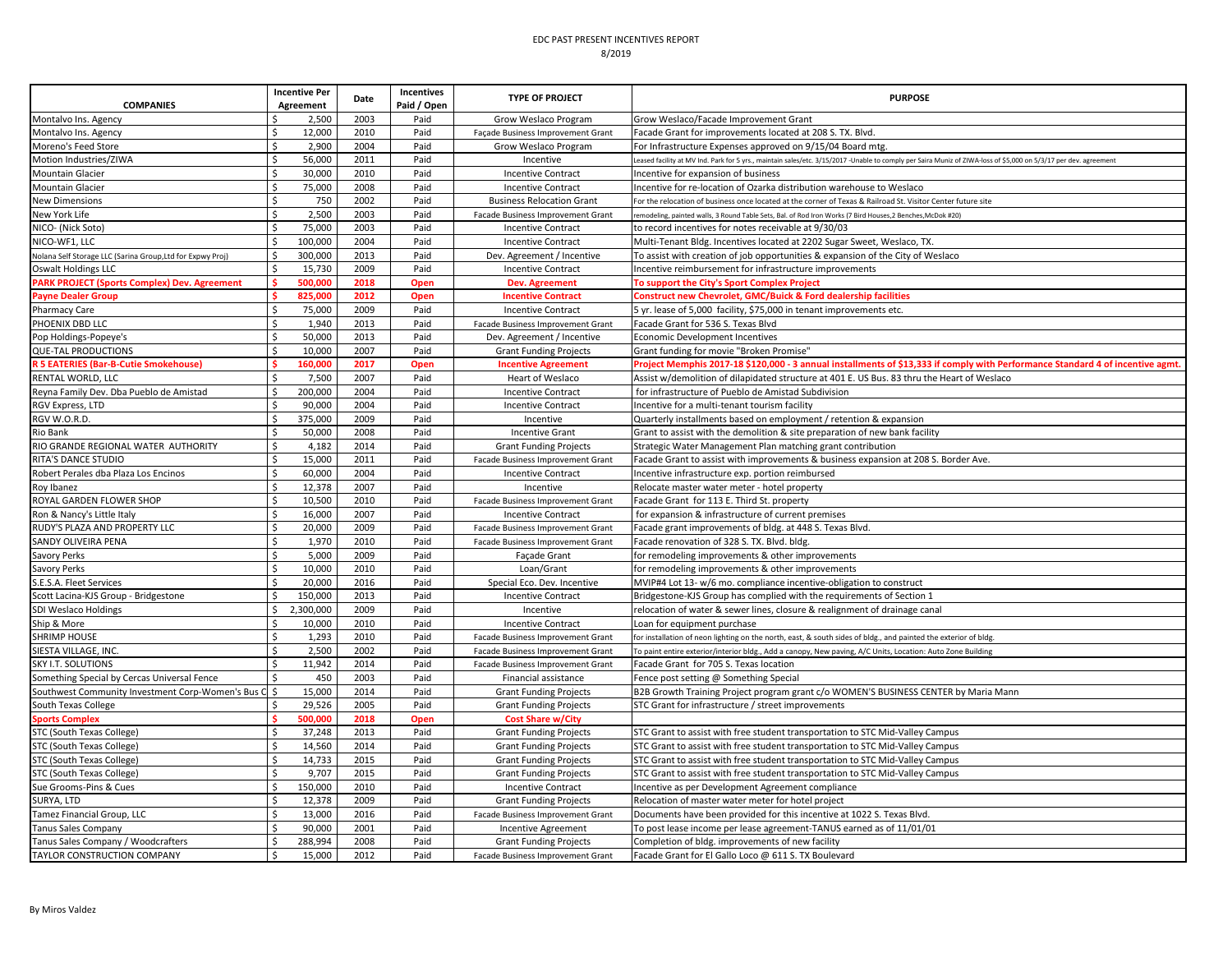| <b>COMPANIES</b>                                            | <b>Incentive Per</b><br>Agreement | Date      | Incentives<br>Paid / Open | <b>TYPE OF PROJECT</b>            | <b>PURPOSE</b>                                                                                                                 |
|-------------------------------------------------------------|-----------------------------------|-----------|---------------------------|-----------------------------------|--------------------------------------------------------------------------------------------------------------------------------|
| TDI Ind (See ZIWA below)                                    | 51,000                            | 2011      | Closed                    | Incentive                         | TDI Dev. Agmt. Incentive Pmt. # 2 & forward (Joey was told by Alex bus. closing) \$10,200 (2016) 40,800                        |
| TEXANA PICKLE PRODUCERS, INC.<br>Ś.                         | 53,000                            | 2002      | Paid                      | Financial assistance              | for demolition of buildings & site cleaning on the leased property at Railroad St.                                             |
| Texas Department of Public Safety (DPS)<br>Ś.               | 1,022,398                         | 2008      | Donated                   | Convey 21.29 acres for DPS        | Land for construction of DPS Regional Headquarters Complex                                                                     |
| Texas Health Care Imaging                                   | 50,000                            | 2012      | Paid                      | <b>Incentive Contract</b>         | Completion of warehouse renovations on Expwy. 83, relocate all employees to new facility & evidence of total proj. exp         |
| \$<br>THE BUNGALOW & COMPANY                                | 10,000                            | 2011      | Paid                      | Facade Business Improvement Grant | Facade Grant on a 50:50 basis not to exceed \$10,000 based on completion of the work                                           |
| Ś<br>The One Day on Earth Foundation                        | 2,000                             | 2014      | Paid                      | <b>Grant Funding Projects</b>     | Grant request 100% reward, Weslaco activities                                                                                  |
| TREJO & TREJO INVESTMENTS, LLC (TNT Investments)<br>\$      | 60,000                            | 2007      | Paid                      | Incentive Loan                    | Extension of main water line along FM 88 to the commercial property                                                            |
| Torres Espino Cabinets<br>Ś.                                | 50,000                            | 2003      | Paid                      | <b>Incentive Contract</b>         | Moving/Relocation expense advance                                                                                              |
| TRANE                                                       | 62,500                            | 2008      | Paid                      | <b>Incentive Contract</b>         | Compliance with Development Agreement dated 5/25/07                                                                            |
| <b>Trinity MEP Engineering</b><br>Ś                         | 35,000                            | 2010      | Paid                      | <b>Incentive Contract</b>         | Incentive for the construction cost of new facility                                                                            |
| Ś<br>TX Health Care Imaging                                 | 50,000                            | 2012      | Paid                      | <b>Incentive Contract</b>         | Dev. Agmt. for incentive of renovation completion of warehouse etc.                                                            |
| Ulises E. Perez<br>Ś                                        | 36,150                            | 2010      | Paid                      | <b>Incentive Contract</b>         | Economic Dev. Incentive according to Real Estate dated 11/12/10                                                                |
| UTRGV Apartments (Chicken Hatch 2)<br>\$                    | 225,000                           | 2017      | Donated                   | Conveyed land to City of Weslaco  | Land for construction of UTRGV Apartments                                                                                      |
| Ś<br><b>VALLEY GRANDE INSTITUTE</b>                         | 700                               | 2010      | Paid                      | Facade Business Improvement Grant | Clean up & removal of debris located at Missouri Ave. & Third St.                                                              |
| <b>Valley Hardcore Fitness Center (Project Strong)</b>      | 5,490                             | 2017      | Open                      | <b>Grant Funding Projects</b>     | Used to be Ironhouse Gym - improvements to roof (Project Strong)                                                               |
| \$<br>Valley Nature Center                                  | 10,000                            | 2002      | Paid                      | <b>Grant Funding Projects</b>     | Matching grant for fiscal yr. 2001/02 operational expenses                                                                     |
| Ś<br><b>Valley Nature Center</b>                            | 30,000                            | 2003      | Paid                      | <b>Grant Funding Projects</b>     | Grant for fiscal yr. 2002/03 operational expenses                                                                              |
| Ś<br>Valley Nature Center                                   | 30,000                            | 2003      | Paid                      | <b>Grant Funding Projects</b>     | Grant for fiscal yr. 2002/03                                                                                                   |
| Ś<br>Valley Nature Center                                   | 15,000                            | 2004      | Paid                      | <b>Grant Funding Projects</b>     | levelop an annual major nature-related festival to bring tourism to Weslaco - Funding for Dragonfly Days included              |
| Valley Nature Center<br>Ś                                   | 15,000                            | 2004      | Paid                      | <b>Grant Funding Projects</b>     | develop an annual major nature-related festival to bring tourism to Weslaco - Funding for Dragonfly Days included              |
| \$<br>Valley Nature Center                                  | 15,000                            | 2004      | Paid                      | <b>Grant Funding Projects</b>     | Spring Fest pmt. 3rd Qtr. July-Sept. 2004                                                                                      |
| Ś<br>Valley Nature Center                                   | 15,000                            | 2004      | Paid                      | <b>Grant Funding Projects</b>     | Spring Fest pmt. 4th Qtr. Oct.- Dec. 2004                                                                                      |
| Ś<br>Valley Nature Center                                   | 12,500                            | 2006      | Paid                      | <b>Grant Funding Projects</b>     | Grant to assist VNC with development efforts                                                                                   |
| Ś<br>Valley Nature Center                                   | 12,500                            | 2007      | Paid                      | <b>Grant Funding Projects</b>     | Grant to assist VNC with development efforts                                                                                   |
| \$<br>Valley Nature Center                                  | 12,500                            | 2007      | Paid                      | <b>Grant Funding Projects</b>     | Funding for development director, development of a long term business plan, & additional grant writer                          |
| Ś<br>Valley Nature Center                                   | 11,500                            | 2008      | Paid                      | <b>Grant Funding Projects</b>     | Funding for development director, development of a long term business plan, & additional grant writer                          |
| Ś<br>Valley Nature Center                                   | 5,000                             | 2011      | Paid                      | <b>Grant Funding Projects</b>     | Grant to promote nature tourism in Weslaco                                                                                     |
| Ś.<br>Valley Nature Center                                  | 12,000                            | 2011      | Paid                      | <b>Grant Funding Projects</b>     | Grant to promote nature tourism gift shop inventory in Weslaco                                                                 |
| Ś<br>Valley Nature Center                                   | 10,000                            | 2011      | Paid                      | <b>Grant Funding Projects</b>     | Grant to promote nature tourism general operations in Weslaco                                                                  |
| Valley Nature Center<br>Ś                                   | 10,000                            | 2012      | Paid                      | <b>Grant Funding Projects</b>     | Grant to promote nature tourism general operations in Weslaco                                                                  |
| Ś<br>Valley Nature Center                                   | 10,000                            | 2012      | Paid                      | <b>Grant Funding Projects</b>     | Grant to promote nature tourism general operations in Weslaco                                                                  |
| Ś<br><b>Valley Nature Center</b>                            | 10,000                            | 2012      | Paid                      | <b>Grant Funding Projects</b>     | Grant to promote nature tourism general operations in Weslaco                                                                  |
| VETERANS OF FOREIGN WARS POST 8563<br>ς                     | 1,000                             | 2009      | Paid                      | <b>Grant Funding Projects</b>     | 2009 Veterans Salute Grant                                                                                                     |
| VIDA (Valley Initiative for Development & Advancement)      | 25,000                            | 2007      | Paid                      | <b>Grant Funding Projects</b>     | Contract renewal for training & skills development for Weslaco Residents                                                       |
| VIDA (Valley Initiative for Development & Advancement)      | 25,000                            | 2008      | Paid                      | <b>Grant Funding Projects</b>     | Contract renewal for training & skills development for Weslaco Residents                                                       |
| VIDA (Valley Initiative for Development & Advancement)      | 50,000                            | 2009      | Paid                      | <b>Grant Funding Projects</b>     | Contract renewal for training & skills development for Weslaco Residents                                                       |
| VIDA (Valley Initiative for Development & Advancement)      | 50,000                            | 2010      | Paid                      | <b>Grant Funding Projects</b>     | Contract renewal for training & skills development for Weslaco Residents                                                       |
| VIDA (Valley Initiative for Development & Advancement)      | 55,000                            | 2011      | Paid                      | <b>Grant Funding Projects</b>     | Contract renewal for training & skills development for Weslaco Residents                                                       |
| VIDA (Valley Initiative for Development & Advancement)      | 60,500                            | 2012      | Paid                      | <b>Grant Funding Projects</b>     | Contract renewal for training & skills development for Weslaco Residents                                                       |
| VIDA (Valley Initiative for Development & Advancement)      | 62,920                            | 2013      | Paid                      | <b>Grant Funding Projects</b>     | Contract renewal for training & skills development for Weslaco Residents                                                       |
| VIDA (Valley Initiative for Development & Advancement)      | 62,920                            | 2014      | Paid                      | <b>Grant Funding Projects</b>     | Contract renewal for training & skills development for Weslaco Residents                                                       |
| VIDA (Valley Initiative for Development & Advancement)      | 65,436                            | 2015      | Paid                      | <b>Grant Funding Projects</b>     | Contract renewal for training & skills development for Weslaco Residents                                                       |
| VIDA (Valley Initiative for Development & Advancement)      | 65,436                            | 2016/201  | Paid                      | <b>Grant Funding Projects</b>     | Contract renewal for training & skills development for Weslaco Residents 1st/2nd pmt.                                          |
| VIDA (Valley Initiative for Development & Advancement)<br>Ś | 70,000                            | 2017/2018 | Paid                      | <b>Grant Funding Projects</b>     | Contract renewal for training & skills development for Weslaco Residents 1st/2nd pmt.                                          |
| Walgreens/Shamrock                                          | 300,000                           | 2006      | Paid                      | <b>Incentive Contract</b>         | Placement of Lateral "K" In Pipeline at Westgate & Bus. 83                                                                     |
| Wal-Mart Neighborhood Grocery Store on 18th & Texa          | 900,000                           | 2013      | Open                      | Dev. Agreement / Incentive        | Compliance with the Dev. Agreement to construct all improvements                                                               |
| \$<br>Wells Parking Lot (AGUINALDO VILLARREAL)              | 15,000                            | 2011      | Paid                      | Parking Lot Rentals-Downtown      | Cost of paving & maintenance of Wells parking lot in exchange for a (5) yr. rent & availability to all the public ends 12/2016 |
| Ś.<br><b>Weslaco Antiques Mall</b>                          | 4,800                             | 2011      | Paid                      | Parking Lot Rentals-Downtown      | Subsidized lease of Weslaco Antiques Mall (WAM) parking lot                                                                    |
| Weslaco Area Chamber of Commerce<br>Ś                       | 770,500                           | 2001-2011 | Paid                      | <b>Grant Funding Projects</b>     | Marketing                                                                                                                      |
| Ś<br>Weslaco Borderland Hardware                            | 10,000                            | 2011      | Paid                      | Façade Grant                      | Grant for Facade improvements to bring store fully stocked & new front door                                                    |
| Weslaco Hills Apts.<br>Ś                                    | 620,000                           | 2011      | Paid                      | Incentive                         | Infrastructure/construction loan w/eco.dev.credits for public infrastructure                                                   |
| Ś<br><b>WESLACO LITTLE LEAGUE</b>                           | 2,500                             | 2011      | Paid                      | <b>Tournament Funding Grants</b>  | Grant to host Rio Grande Valley Little League Regional Tournament May 6-8, 2011                                                |
| <b>WESLACO SOFTBALL BASEBALL</b><br>Ś                       | 3,000                             | 2007      | Paid                      | <b>Tournament Funding Grants</b>  | Weslaco Softball Baseball Pony Regional Tournament                                                                             |
| WESLACO SOFTBALL BASEBALL<br>\$                             | 4,000                             | 2008      | Paid                      | <b>Tournament Funding Grants</b>  | Pony Slow Pitch Regional Tournament Grant                                                                                      |
| Ś<br><b>Weslaco Museum</b>                                  | 5.000                             | 2008      | Paid                      | <b>Grant Funding Projects</b>     | Grant/Sponsorship for Valentine's Gala                                                                                         |